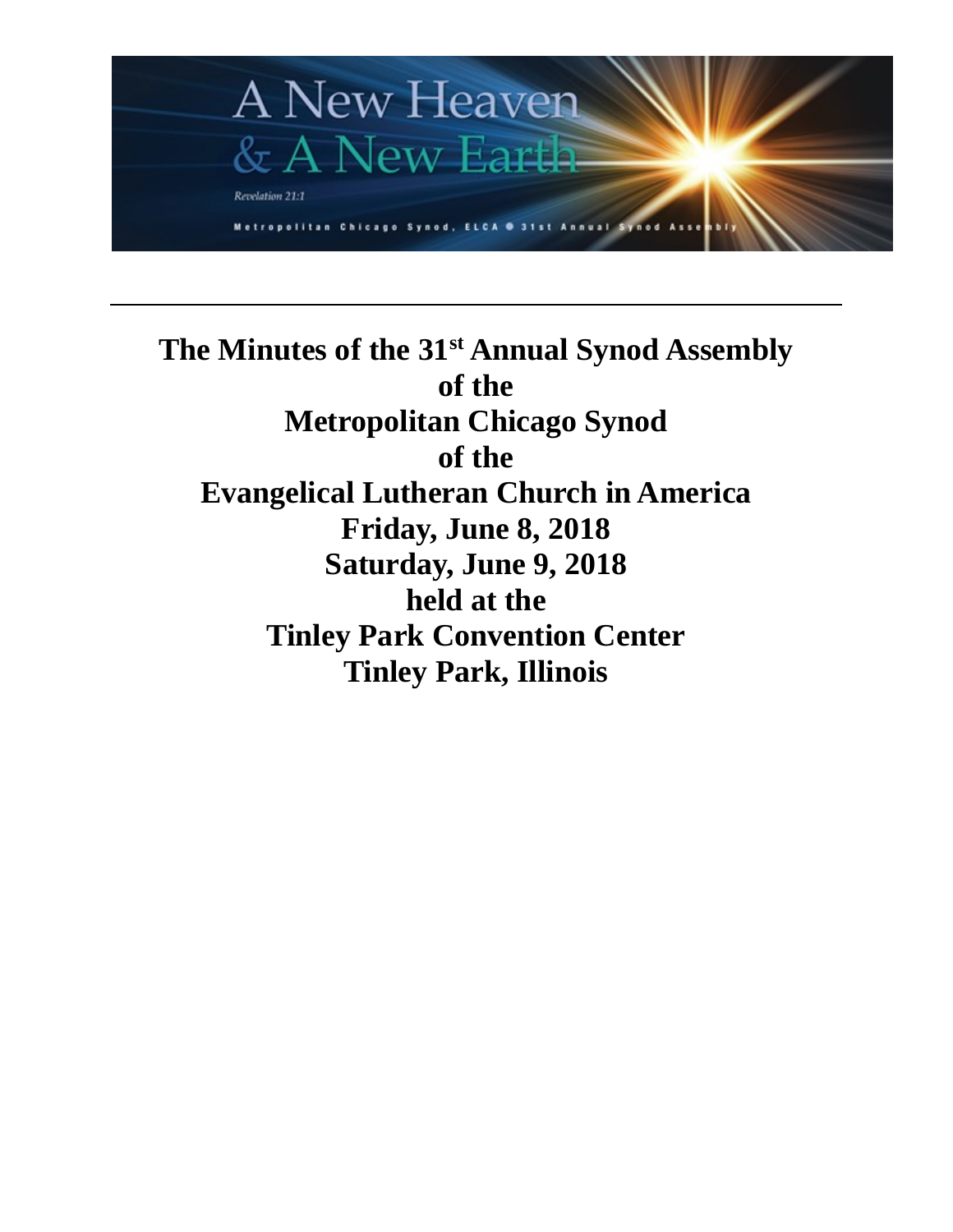

# **Metropolitan Chicago Synod Evangelical Lutheran Church in America**

God's work, Our hands.



**31st Annual Synod Assembly of the Metropolitan Chicago Synod of the Evangelical Lutheran Church in America Friday, June 8, 2018 and Saturday, June 9, 2018 Tinley Park Convention Center Tinley Park, Illinois**

\_\_\_\_\_\_\_\_\_\_\_\_\_\_\_\_\_\_\_\_\_\_\_\_\_\_\_\_\_\_\_\_\_\_\_\_\_\_\_\_\_\_\_\_\_\_\_\_\_\_\_\_\_\_\_\_\_\_\_\_\_\_\_\_\_\_\_\_\_\_\_\_\_\_\_\_\_\_

# **Plenary Session One**

#### **Orientation of New Voting Members**

At 8:30AM Secretary Clausen gave a presentation to the voting members of the 2018 Assembly who were new to serving as an assembly voting member. The presentation included an explanation of their roles and responsibilities as voting members, the relationship of the synod to the congregations and to the churchwide expression, how the assembly functioned, a brief overview of the agenda, and procedures for parliamentary action during the various assembly gatherings.

#### **Welcome**

At 9:03AM Bishop Miller welcomed the voting members, visitors, and guests to the Thirty-First Annual Assembly of the Metropolitan Chicago Synod of the Evangelical Lutheran Church in America.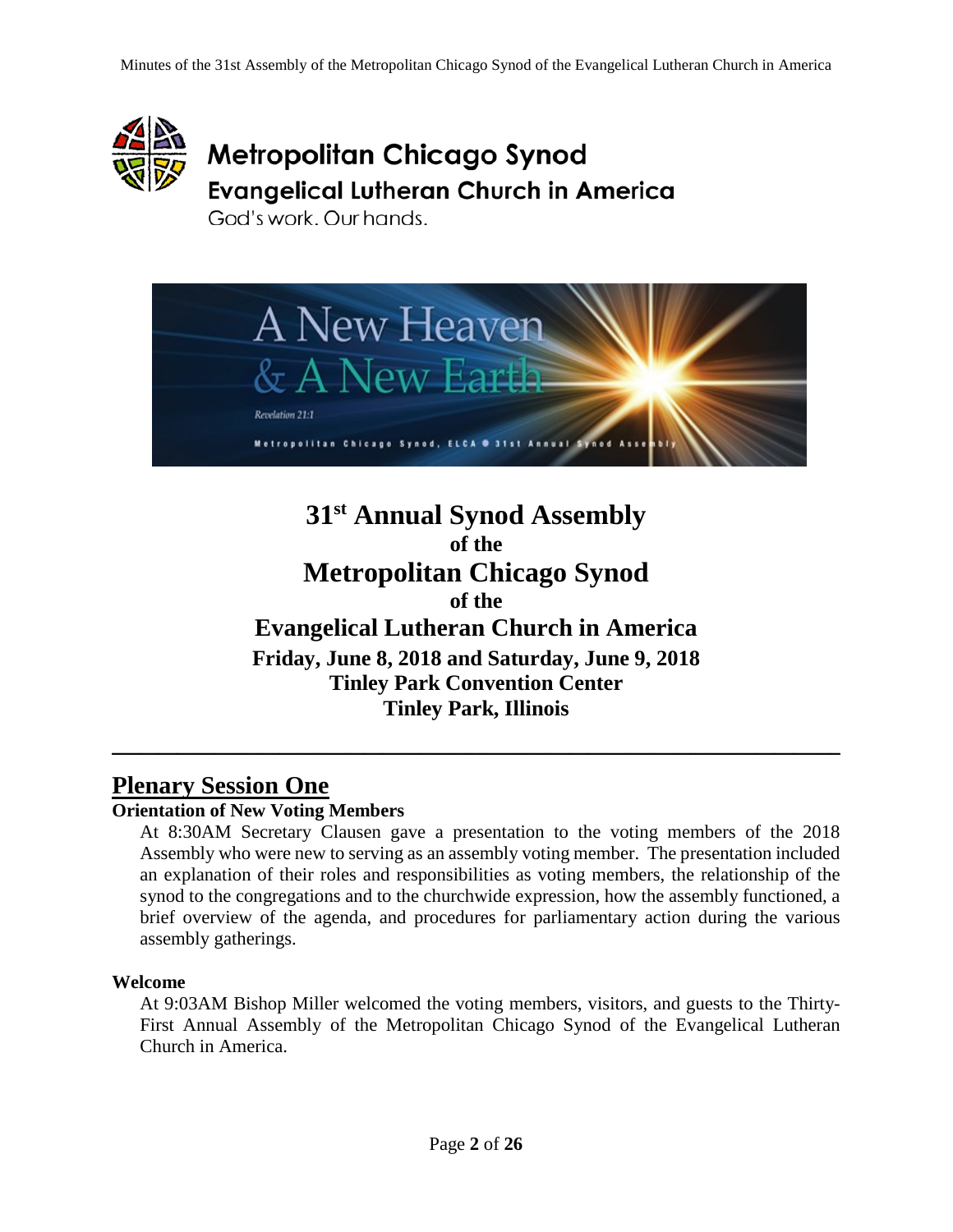#### **Opening Worship**

Bishop Miller then led the 2018 Assembly of the Metropolitan Chicago Synod in the Order for the Opening of the Assembly. At 9:11AM Bishop Miller declared the assembly to be in session.

#### **Appointment of Parliamentarian**

As the first order of business at 9:21AM, in consultation with the Synod Council, Bishop Miller appointed Ms. Joan Bundley as parliamentarian for this assembly. Ms. Bundley is a Registered Professional Parliamentarian with the National Association of Parliamentarians. Bishop Miller welcomed Ms. Bundley back to our assembly, as she has served our synod in this capacity in years past.

#### **Introduction of the Assembly Planning Team and Chaplain**

Bishop Miller then introduced the members of the 2018 Assembly Planning Team and had them stand as their names were read. He thanked them for their hard work in preparing for this year's assembly.

#### **Assembly Planning Team:**

Ms. Erma Alvarez, staff Ms. Joan Church Mr. Ken Church Rev. Erin Clausen Mr. Terry Henderson Ms. Vicki Hill Rev. Christina Klein Rev. Ray Legania, staff Bishop Wayne Miller, staff Ms. Yvette Newberry White Rev. Darryl Thompson Powell Ms. Mary Richardson, staff Ms. Gloria Rowland Ms. Sandra Schlauch Rev. Sarah Stumme, staff Ms. Patti Tregoning Dcn. Jim Valentine Ms. Kathleen West Ms. Beth Lawniczak, chair

Mr. Jeff Drake, staff **Rev. Hector Garfias-Toledo**, staff

Bishop Miller then introduced and thanked our emcee for this year's assembly, Rev. Darryl Thompson Powell.

#### **Introduction of the Assembly Committees**

At 9:23AM Bishop Miller called upon our Vice President, Mr. Terry Henderson, who in consultation with the Synod Council, made the following appointments to the Assembly Committees.

#### **Credentials and Courtesies Committee** Rev. Ray Legania, staff Rev. Ellen Arthur, Chair

#### **Elections Committee**

Mr. Steve Colson Mr. Keith Cooper

Mr. Andrew Bailey Ms. Stephanie Collins Mr. Rolf Eilhauer Rev. Hector Garfias-Toledo, staff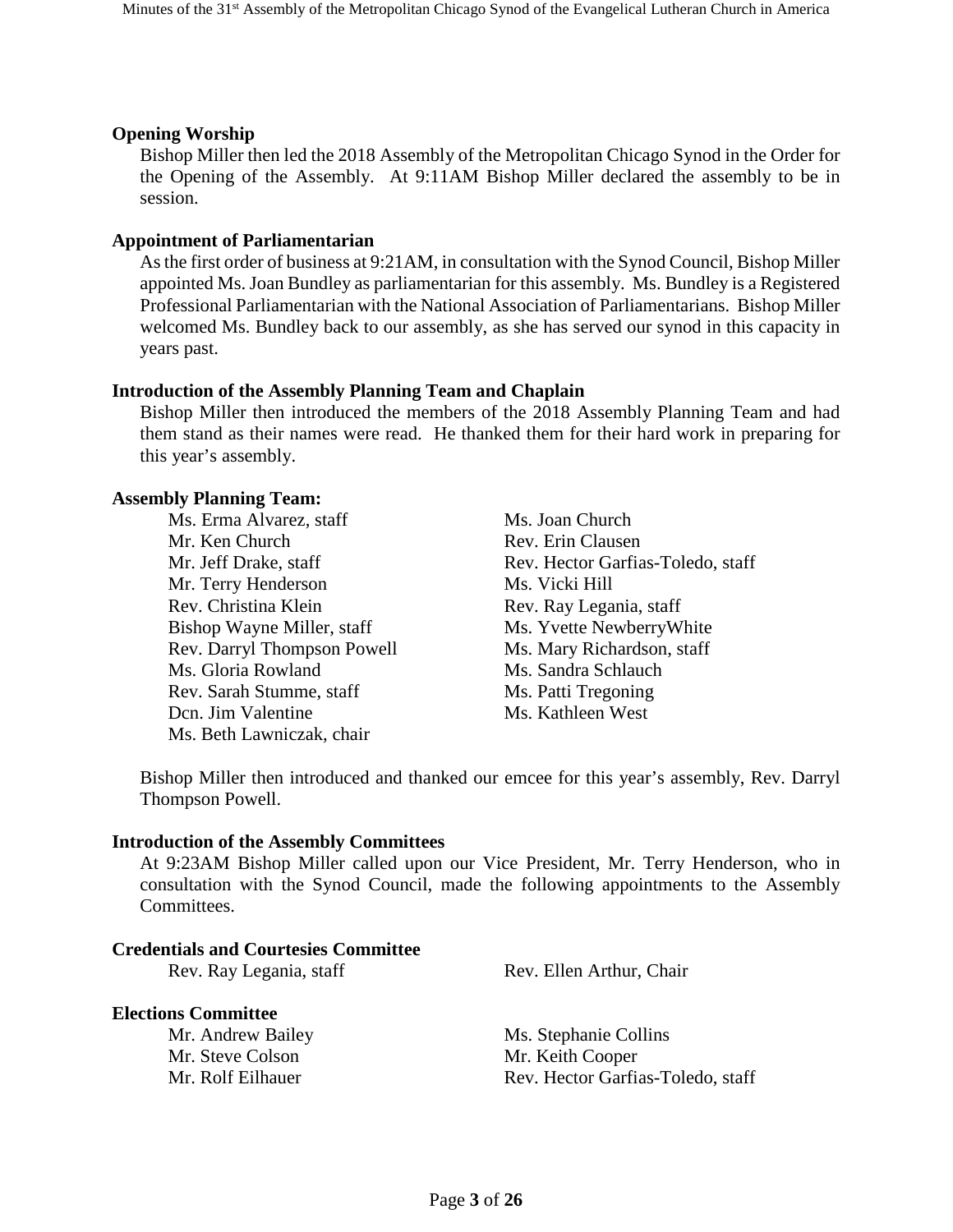Rev. Gail Heidtke Mr. Jim Hiepler-Hartwig Ms. Mira Krull Rev. John Lang Ms. Gretchen McDowell Rev. Peg Otte Rev. Rhonda Pruitt Rev. John Hildner, chair

#### **Minutes Committee**

Ms. Lynn Dreymiller Ms. Patti Tregoning

#### **Nominating Committee**

Dcn. Tracy Katschke Rev. Daniel Morris Rev. Sarah Stumme, chair Ms. Delois Thomas Rev. Darryl Thompson Powell, chair

#### **Reference and Counsel Committee**

Ms. Elaine Farmer Rev. Daniel Schwick Rev. Steven Srock, co-chair

#### **Sergeants at Arms**

Rev. Mary Appelt-Graves Rev. Ellen Arthur Ms. Myrtis Brown Rev. Joanne Fitzgerald Dcn. Patricia Gerber Bornholt Rev. Rhonda Kral Rev. Raymond Legania, staff Mr. Fernando Mercado Rev. Jeffrey Mikyska Ms. Lisa Neubert Ms. Bonnie Osborne Rev. Rhonda Pruitt Rev. Paul Pfeffer, chair

Rev. Steve Srock Rev. Erin Clausen, chair

Rev. Erik Christensen Rev. Erin Clausen, ex-officio Ms. Carol Smith Mr. Anthony Suarez-Abraham Ms. Carol Wilson Rev. Lawrence Clark, co-chair

#### **Report of the Credentials and Courtesies Committee**

At 9:25AM Bishop Miller thanked Vice President Henderson and then called upon the Rev. Ellen Arthur for the report of the Credentials and Courtesies Committee. She reported to the assembly that the total number of voting members registered as of 8:45AM was 299 with the number of voting members necessary for a quorum being 150. Bishop Miller declared a quorum to be present at 9:26AM.

#### **Approval of the Agenda**

Bishop Miller instructed the assembly to turn to the agenda for the assembly which was printed in the supplement to the Book of Reports located in the packets that the voting members had received at the time of registration. It was moved, seconded, and adopted. Bishop Miller reminded the assembly to take a few moments before the First General Ballot to read through the biographical information on nominees included with the Supplement to the Book of Reports located in the packets they had received at the time of registration.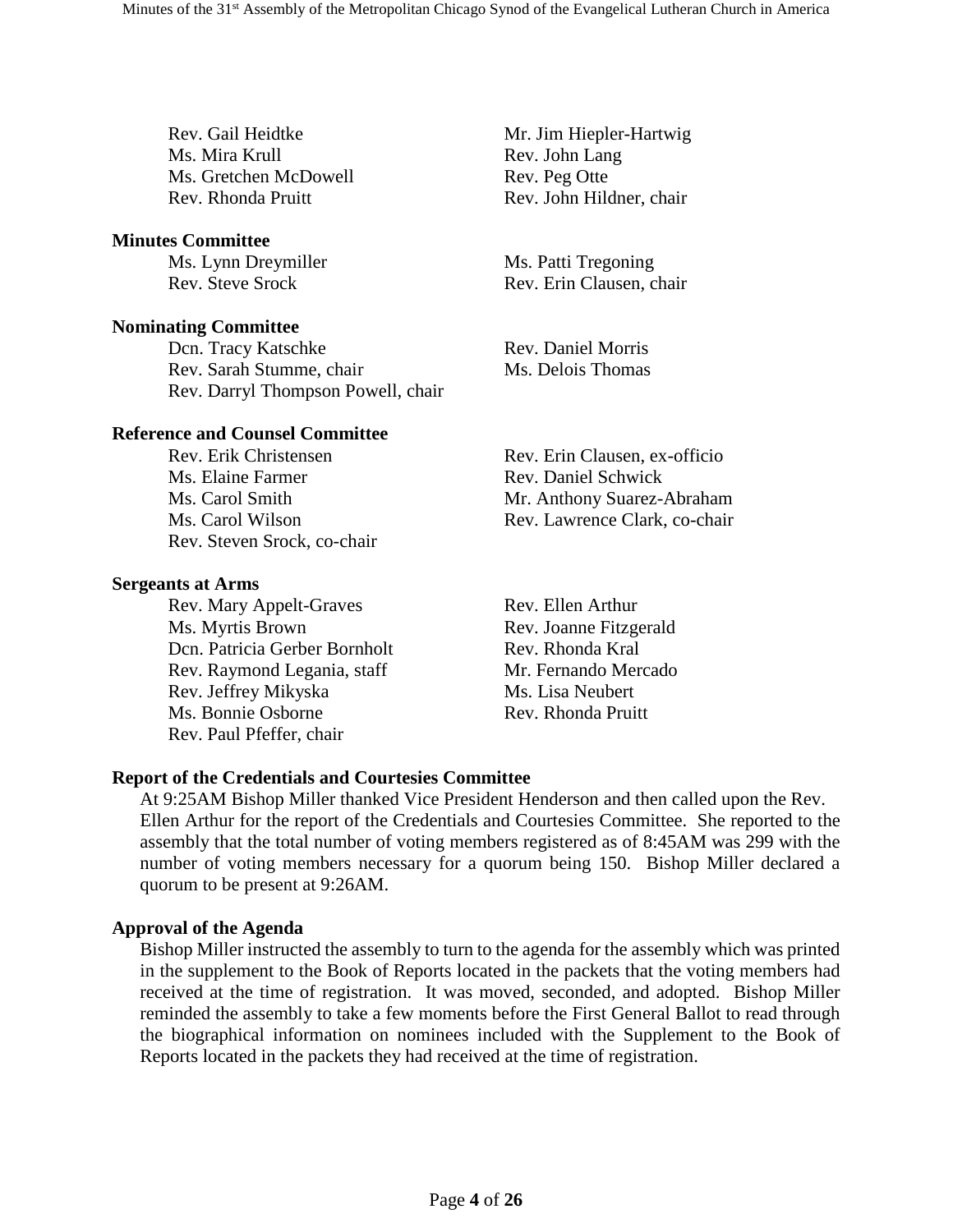#### **Bar of the Assembly and the Rules of the Assembly**

At 9:28AM, Bishop Miller called upon Secretary Clausen to explain the bar of the assembly. Secretary Clausen instructed the assembly that the bar of the assembly was the area where voting members must be seated in order for their votes to be counted. Guest and visitors are asked to sit outside the bar during all plenary sessions. The bar of the assembly included all tables and chairs within the stanchions and ropes across the back of the room. Only those voting members seated within the bar and wearing the proper credentials would be allowed to vote.

Regarding elections at this year's assembly, Secretary Clausen explained that the Elections Committee shall oversee the conduct of elections. In the packets that the voting members received when they registered was everything needed for the various elections that will take place during this assembly. Voting members were instructed to please check their packets and make certain that they had all of the materials required. She announced to the assembly that the Elections Committee would report the results of balloting in the elections by announcing the name of the person elected or by announcing the names of nominees qualified to appear on the next ballot. The results of all of the elections would be reported in the written reports of this year's assembly.

Secretary Clausen instructed the assembly regarding the procedures for addressing the assembly. She explained that there are three microphones: *green* for those speaking in favor of an action; *red* for those speaking in opposition; and *white* for points of order, information, personal privilege, or clarification. Voting members were asked to address their comments to the chair and to face the assembly while speaking. The order for speaking would be under the direction of the chair (Bishop Miller) and would alternate between those speaking in favor and those in opposition. Only those voting members seated within the bar and wearing the proper credentials would be allowed to address the assembly.

Secretary Clausen also asked the assembly to refrain from applause or other displays of support or any displays of disapproval of the comments made at the microphones. We are a highly diverse synod with wide and varied opinions on a variety of matters that we have and will continue to have come before us to consider. We ask that respect be shown to everyone, especially those who may have an opinion and position very different from yours. Also, we ask that displays of partisanship, e.g. badges, buttons, articles of clothing, etc. not be worn while within the bar of the assembly, for the same reason.

Regarding the resolutions, this year's co-chair of the Reference and Counsel Committee, the Rev. Steve Srock, will present how we will handle the resolutions, the debate on those matters, along with their respective hearings, when it is time for those matters to be brought before the assembly.

All of these matters, along with many others concerning how we will interact over the next two days, are described in detail in the document entitled, *Rules of Organization and Procedure for the 2018 Metropolitan Chicago Synod Assembly.*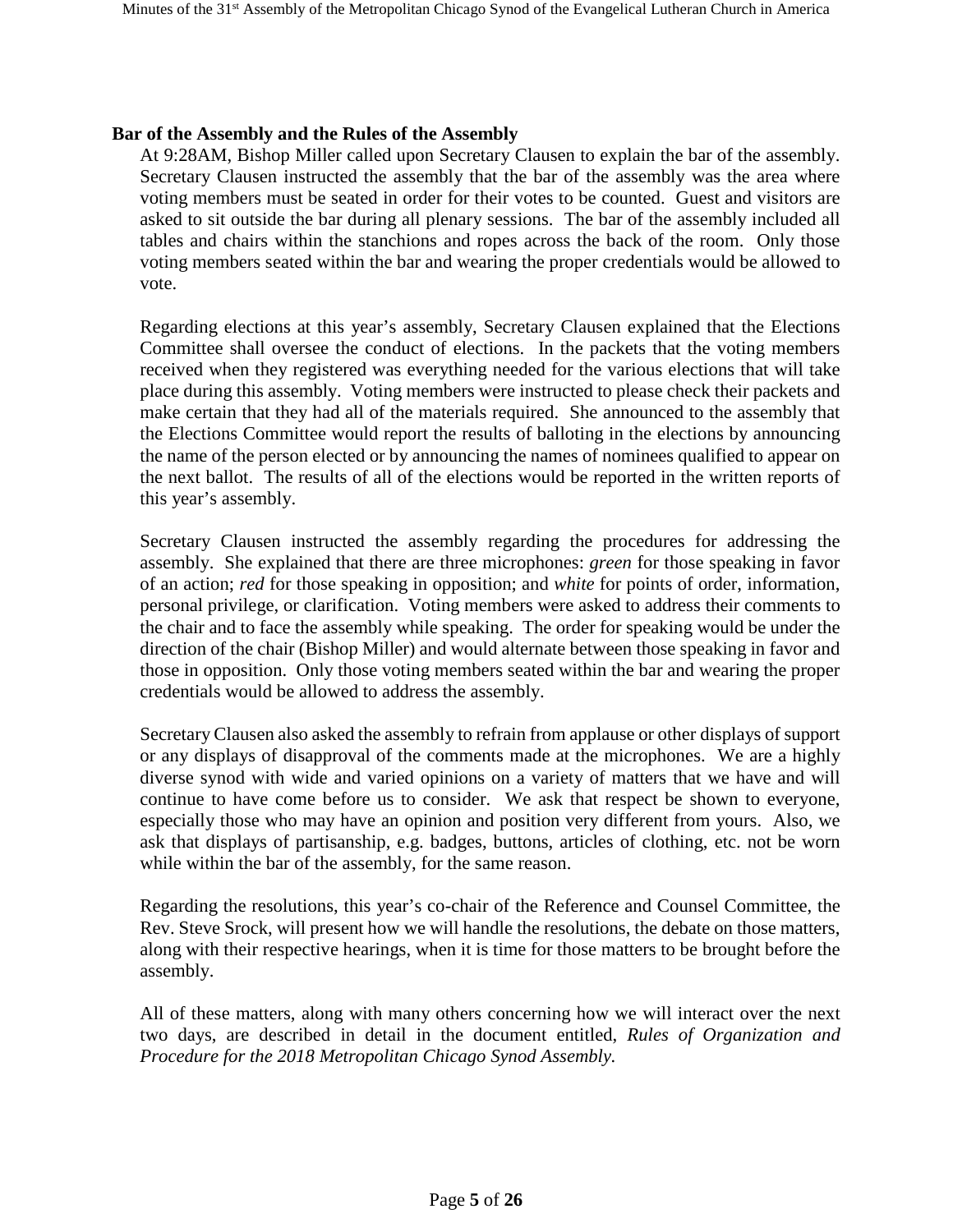Secretary Clausen stated that this document has been reviewed and approved by the Metropolitan Chicago Synod Council and on their behalf, she was presenting it to this assembly for adoption and implementation. It appears in the Book or Reports immediately following the agenda. Since this comes to the assembly as a recommendation from the Synod Council it does not need to be moved or seconded. Bishop Miller acknowledged that the matter was properly before the assembly for consideration exclusive of quoted and highlighted constitutional provisions and bylaws that already are in force. The motion was adopted at 9:33AM.

#### **Report of the Committee on Reference and Counsel**

At 9:34AM Bishop Miller called upon the Rev. Steve Srock, co-chair of the Reference and Counsel Committee, to offer the assembly instructions on the resolutions that are to come before the assembly. Rev. Srock informed the assembly that we had received three resolutions for consideration. However, upon review by the committee, it was determined that one of the resolutions was best handled as a Memorial to the Churchwide Assembly and that the other two needed to be split into a Resolution to be considered by this assembly and as a Memorial to the Churchwide assembly in 2019. He explained that there would be three hearings on the resolutions and memorials that the assembly would be considering prior to their consideration. The resolutions and memorials that dealt with the same subject matter would be considered at the same hearing. He gave the times and locations of those hearings to the assembly. Bishop Miller thanked him and the members of the committee for their willingness to serve.

#### **Nominating Committee**

At 9:39AM Bishop Miller called upon the Rev. Darryl Thompson Powell, Chair of the Nominating Committee to report on the work of the Nominating Committee. Rev. Thompson Powell presented the report of the committee. This was an opportunity for Bishop Miller to offer a special word of thanks to the committee for continuing to lift up fine leaders for our synod who also reflect our commitment to racial and cultural diversity. Following the report, Bishop Miller declared that the Nominations Center would close at 11:00AM today.

#### **Introduction of Special Guests**

At 9:42AM Bishop Miller invited Vice President Henderson to welcome our assembly guests that represented our wide range of partnerships in mission and ministry.

- Our Churchwide Representative, Rev. Chris Boerger, ELCA Secretary
- Mr. Darrell R. Gordon, our Keynote speaker
- Mr. Paul C. Miles, President and CEO, We Raise Ministries
- Ms. Andrea Arey, Portico Benefit Services
- The Rev. Kathie Bender Schwich, Advocate Healthcare Systems, Senior Vice President, Mission and Spiritual Care Advocate Health Care
- Mr. Mark Stutrud, President and Chief Executive Officer, Lutheran Social Services of Illinois

Bishop Miller thanked Vice President Henderson and then invited the assembly to welcome our guests and the assembly did so with applause.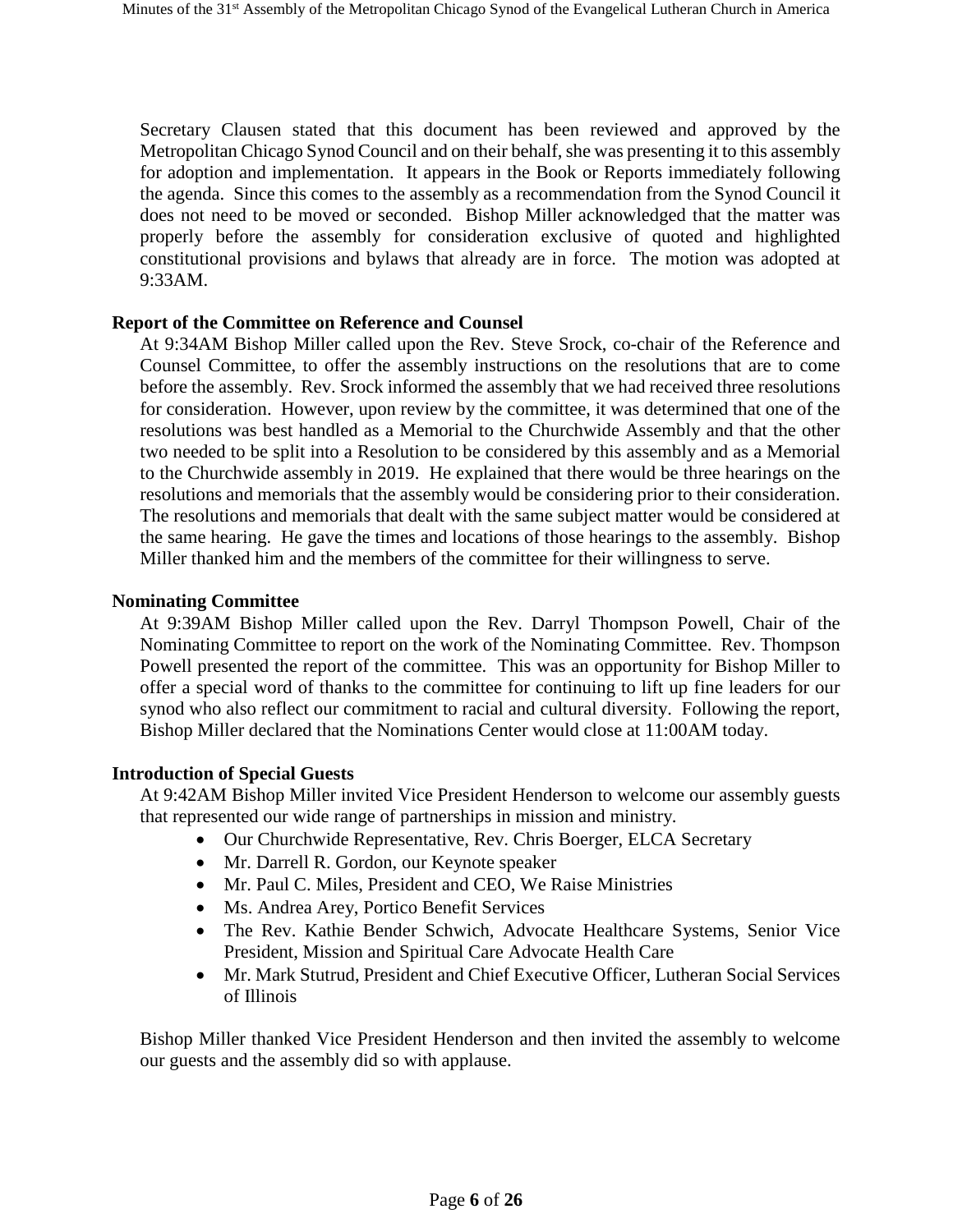#### **Mission Moment**

At 9:43AM Bishop Miller invited Pastor Ben Adams to come to the center microphone for this assembly's first Mission Moment. He shared some information on campus ministry in our synod.

#### **Announcements and Adjournment**

At 9:49AM Bishop Miller declared that the assembly was in recess for a twenty-minute break for refreshments.

#### **Reconvening of the Assembly and We Raise Foundation Presentation**

At 10:18AM Bishop Miller called the assembly back to order and invited Mr. Paul Miles, who has served as President and CEO of the We Raise Foundation since August 2015 to address the assembly.

#### **Keynote Speaker**

At 10:18AM Bishop Miller introduced the Keynote Speaker, Mr. Darrell R. Gordon. Mr. Gordon was a former starting outside linebacker on the 1988 National Championship Notre Dame football team. He earned a bachelor's degree in Economics and Business and a master's degree of Science in Administration from Notre Dame, a Juris Doctorate from Northern Kentucky University's Chase College of Law, and Strategic Perspective in Nonprofit Management from Harvard Business School Executive Education Program. Also, he recently earned his CFRM certificate from the IU School of Philanthropy. Currently, Mr. Gordon holds the position of Chief Executive Officer of Wernle Children's Home, a multi-million-dollar youth organization located in Richmond, Indiana. In addition, he serves as a National Public Speaker on the topics of Character Training, Diversity Training and Leadership Training. Mr. Gordon came to the stage for his presentation.

#### **Mission Moment**

At 11:34AM Bishop Miller invited Pastors Yehiel Curry and Elaina Salmon, members of the companion synod group, to come to the center microphone for this assembly's next Mission Moment. They talked about our synod's companion synod relationship with the Central Diocese of the Evangelical Lutheran Church in Southern Africa.

#### **Announcements and Adjournment**

Bishop Miller invited Rev. Darryl Thompson Powell to the stage to make announcements. Pastor Thompson Powell mentioned that evaluations of the assembly would be e-mailed to participants. He gave instruction regarding the box lunches and the transition to the Conference Meetings and led the assembly in a meal prayer. Bishop Miller adjourned the assembly at 11:46AM and asked that the assembly reconvene at 1:00PM.

#### **Lunch and Conference Meetings**

During lunch, the eight synod conferences met in separate areas to conduct business.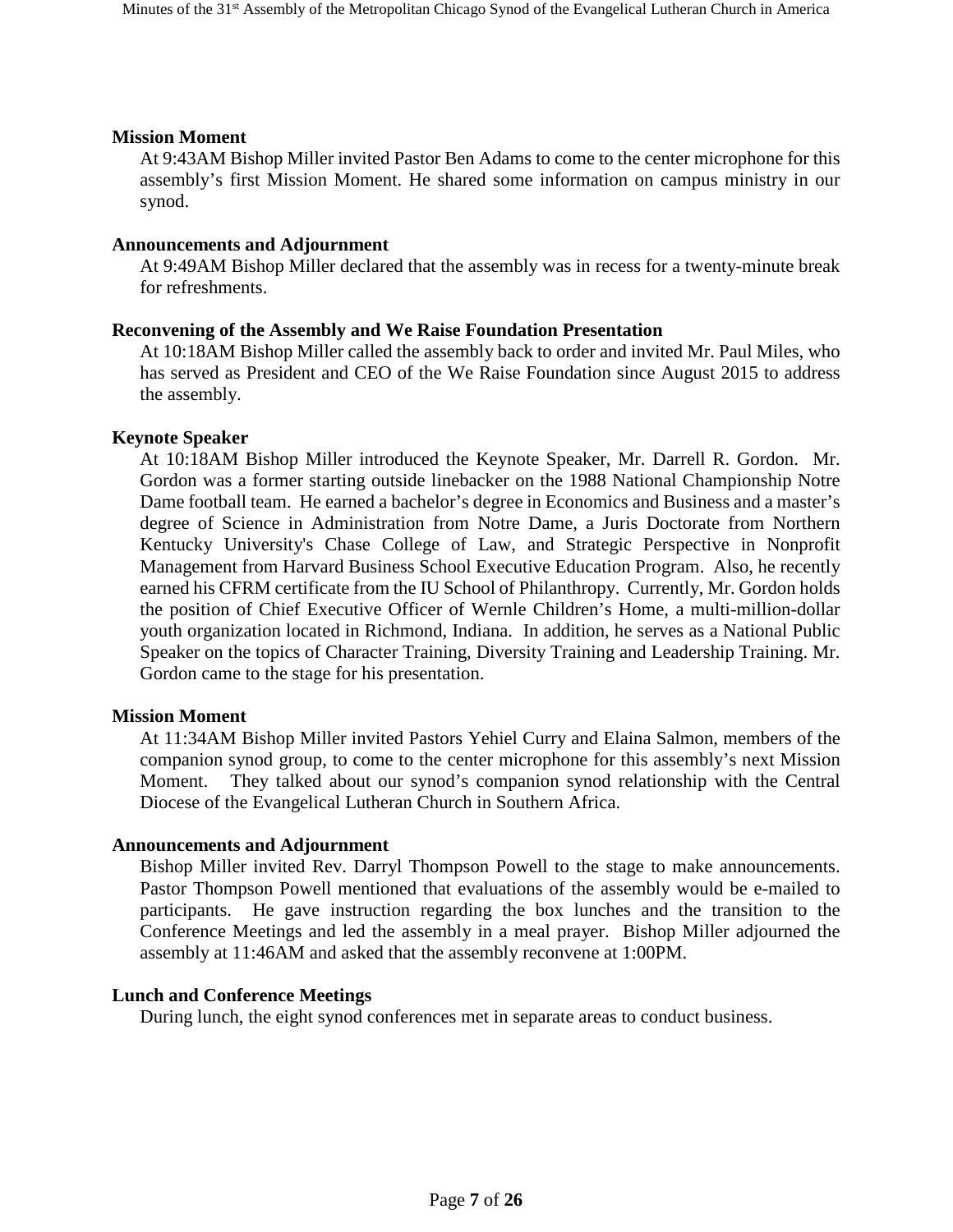# **Plenary Session Two**

### **Report of the Synodical Treasurer and the Introduction of 2018 Budget**

At 1:08PM Bishop Miller invited Treasurer Yvette NewberryWhite to the stage. Treasurer NewberryWhite offered her Treasurer's Report and then introduced next year's budget. As a part of her report, she stated that the 2019 Budget had been reviewed by the Synod Council and comes to the assembly as a recommendation from them. It therefore does not need to be moved or seconded. Treasurer NewberryWhite announced that there would be a hearing to discuss the budget that afternoon at 4:00PM in North Pavilion Room Three. Bishop Miller stated that if there were no objections, consideration of the budget would be tabled until Saturday morning after the hearing. There were no objections and the motion was tabled.

#### **Portico Benefit Services Presentation**

Bishop Miller invited Ms. Andrea Arey, one of the Regional Representatives of Portico Benefit Services, to the stage for a presentation from Portico Benefit Services.

#### **Presentation of the ELCA Credit Union**

At 1:15PM, Bishop Miller invited Rev. Arnie Pierson, President of the ELCA Credit Union, to the stage to present information to the assembly regarding the ELCA Credit Union.

### **ELCA Mission Investment Fund Presentation**

At 1:26PM, Bishop Miller invited Mr. Richard Wehrs, Regional Manager for the ELCA Mission Investment Fund, to the stage to share an update on the Mission Investment Fund.

#### **Mission Moment**

At 1:29PM Bishop Miller invited Ms. Adriana Plocinski, Development Director of the Lutheran Outdoor Ministries Center, to come to the center microphone for another Mission Moment. She presented a short video about the programs and ministry of the Lutheran Outdoor Ministries Center.

#### **Announcements and Adjournment**

At 1:34PM, Bishop Miller adjourned the assembly so that it could transition to the first session of Hearings and Workshops set to begin at 1:45PM. He announced that the assembly would reconvene at 2:45PM.

# **Plenary Session Three**

### **Reconvening of the Assembly**

At 2:45PM, Bishop Miller called the assembly back to order and invited the Rev. Matthew Zemanick to the white microphone to offer a prayer before debate on resolutions.

### **Report of the Committee on Reference and Counsel**

At 2:45PM, Bishop Miller announced that the next action of the assembly would be to consider those resolutions and memorials presented by the voting members to this gathering.

He invited the Rev. Larry Clark, co-chair of the committee on Reference and Counsel, to the stage to present the resolution and memorial to Support the Illinois Poor Peoples' Campaign for consideration and debate by this year's assembly.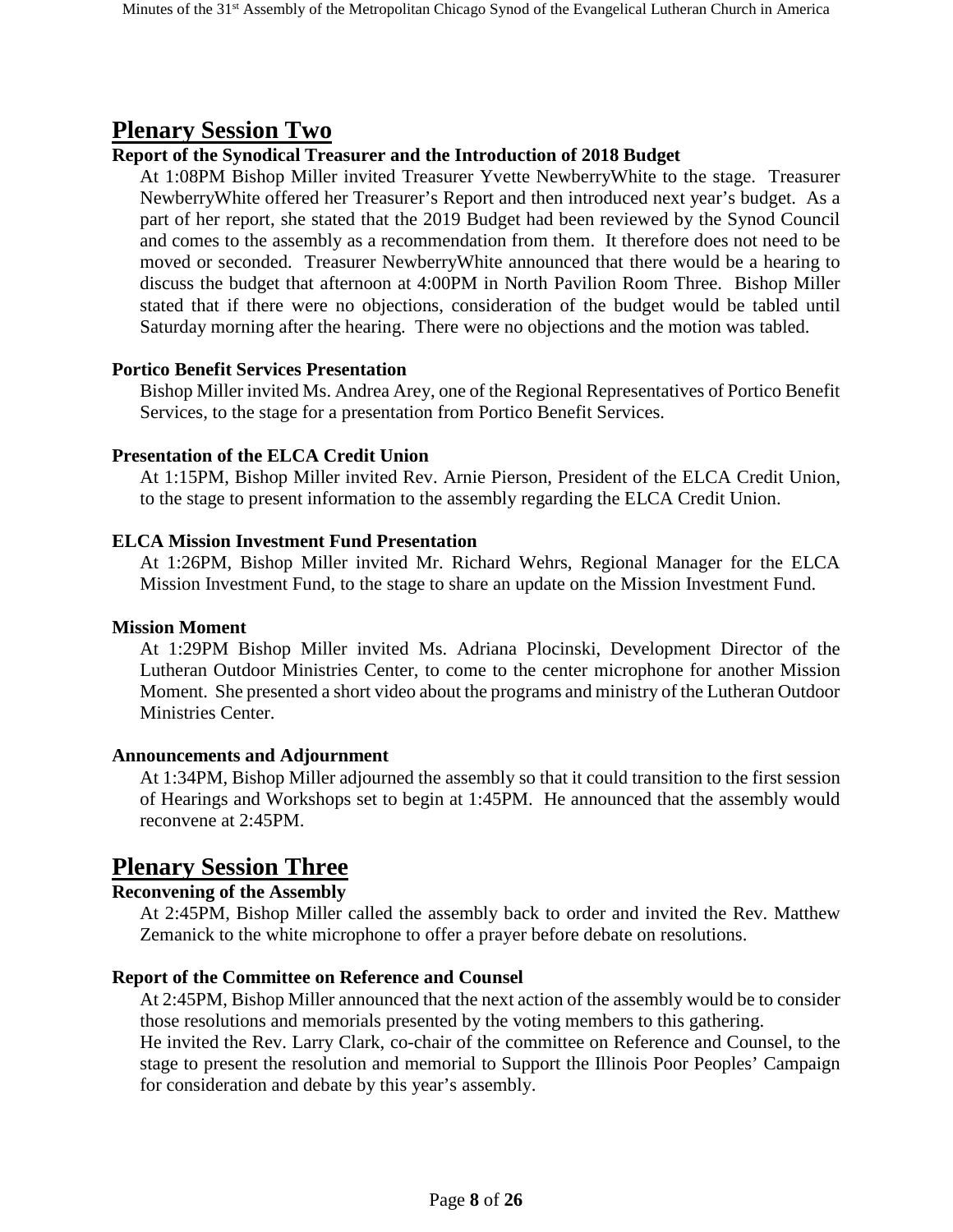At 3:00PM, the Rev. Larry Clark read the resolved portions of Resolution **01-18 - Resolution to Support the Illinois Poor Peoples' Campaign** and moved and recommended its adoption.

#### **Resolution 01-18 – Resolution to Support the Illinois Poor Peoples' Campaign**

- WHEREAS, the prophetic ministry begun in 1967 by the Rev. Dr. Martin Luther King, Jr. and others called for a "revolution of values" in the United States of America and invited people who had been divided to stand together against three forms of systemic evil: militarism, racism, and economic injustice; and
- WHEREAS, this prophetic ministry was built into a national coalition of poor people, allies, and grassroots and community organizers called the Poor People's Campaign; and
- WHEREAS, the current social fabric of the United States of America and her territories is stretched thin by widening economic inequality, criminalization of the poor, racism and xenophobia dividing the poor, budget increases for a well-funded military and ecological degradation adversely affecting the poor, and the largest tax breaks for our wealthiest neighbors leaving fewer public resources available to care for the poor; and
- WHEREAS, after more than a decade of work by grassroots, community, and religious leaders, organizations, and movements, the Poor People's Campaign: A National Call for Moral Revival is being renewed to bring an end to systemic racism, poverty, militarism, environmental destruction, and related injustices; and
- WHEREAS, in mid-May 2018, the Poor People's Campaign launched 40 days of direct action and civil disobedience in Illinois, at least 24 other states, and the District of Columbia; and
- WHEREAS, the Poor People's Campaign: A National Call for Moral Revival is a broad, deep, national, long-term moral movement rooted in the leadership of poor people and reflecting great moral teachings in order to build a just, sustainable and participatory society; and
- WHEREAS, the ELCA's Social Statements: Church in Society: A Lutheran Perspective (1991); Freed in Christ: Race, Ethnicity and Culture (1993); Caring for Creation: Vision, Hope and Justice (1993); and Sufficient, Sustainable Livelihood for All/Economic Life (1999) all provide theological grounding and support for the goals, methods, and efforts of the Poor Peoples' Campaign; and
- WHEREAS, the Metropolitan Chicago Synod has recently established an endowment for the purposes of supporting, establishing and furthering ministries by congregations serving within conditions of chronic, concentrated poverty; and
- WHEREAS, various congregations, individuals and affiliated ministries within the Metropolitan Chicago Synod already have been volunteering with the Illinois Poor People's Campaign;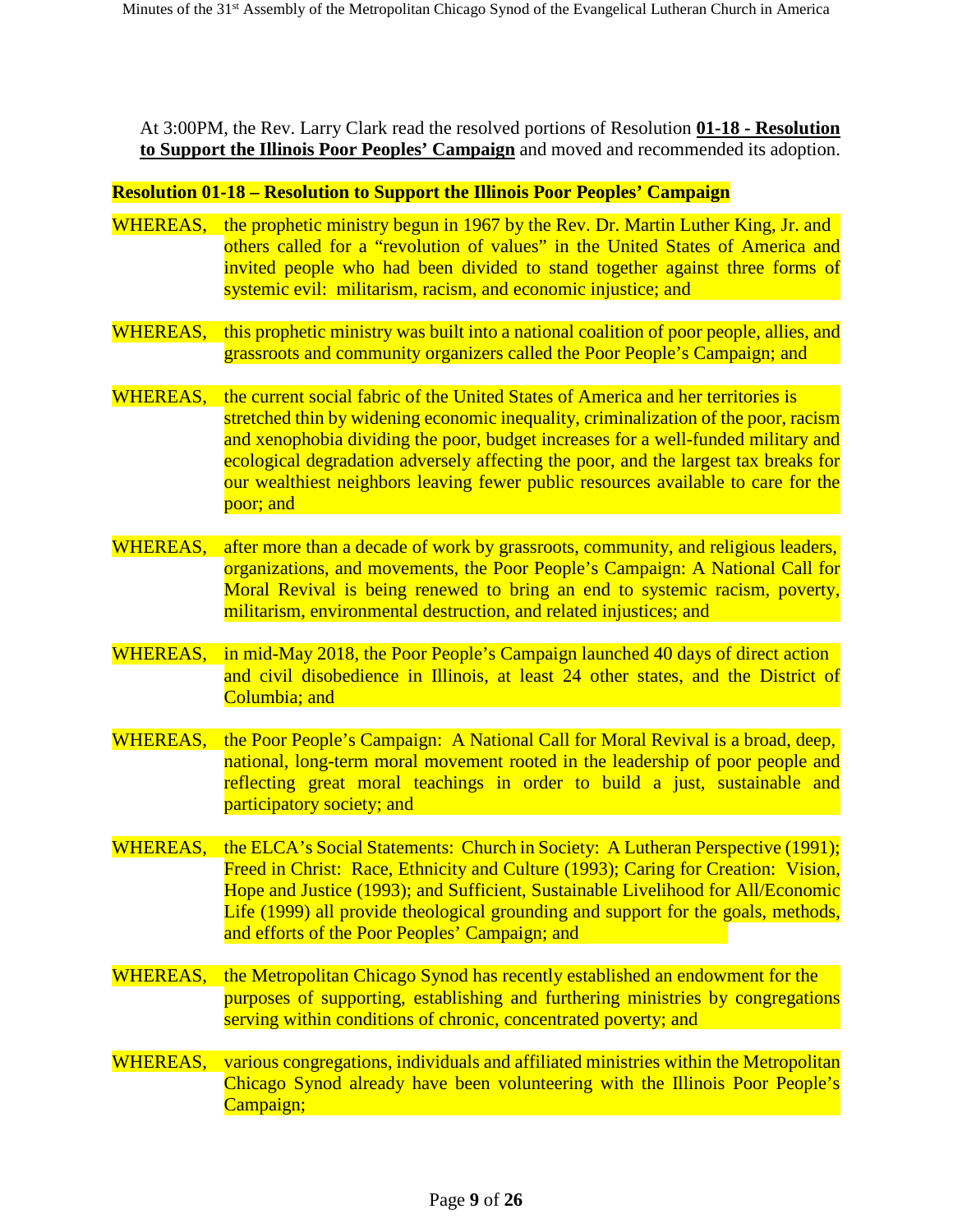#### THEREFORE, BE IT

- RESOLVED, that the Metropolitan Chicago Synod, ELCA, endorse the Illinois Poor People's Campaign (ILPPC) as soon as feasible; AND BE IT FURTHER
- RESOLVED, that the Metro Chicago Synod, ELCA, with the support of the current Metropolitan Chicago Synod ILPPC volunteers, use its various communication formats to invite congregations, individuals, affiliate organizations, and ministry partners to join the ILPPC; AND BE IT FURTHER
- RESOLVED, that the Metropolitan Chicago Synod Council establish a Mission on the Margins Endowment Fund Grant Process by which Metropolitan Chicago Synod congregations and affiliated ministries may participate actively in the ongoing, future work of the Illinois Poor People's Campaign.

Bishop Miller called for a vote at 3:07PM and the motion as presented to the assembly was adopted.

At 3:07PM, the Rev. Larry Clark then read the resolved portions of Memorial **01-18 - MEMORIAL TO SUPPORT THE ILLINOIS POOR PEOPLES' CAMPAIGN** and moved and recommended its adoption.

#### **Memorial 01-18 – MEMORIAL TO SUPPORT THE ILLINOIS POOR PEOPLES' CAMPAIGN**

- WHEREAS, the prophetic ministry begun in 1967 by the Rev. Dr. Martin Luther King Jr. and others called for a "revolution of values" in the United States of America and invited people who had been divided to stand together against three forms of systemic evil: militarism, racism and economic injustice; and
- WHEREAS, this prophetic ministry was built into a national coalition of poor people, allies, and grassroots and community organizers called the Poor People's Campaign; and
- WHEREAS, the current social fabric of the United States of America and her territories is stretched thin by widening economic inequality, criminalization of the poor, racism and xenophobia dividing the poor, budget increases for a well-funded military and ecological degradation adversely affecting the poor, and the largest tax breaks for our wealthiest neighbors leaving fewer public resources available to care for the poor; and
- WHEREAS, after more than a decade of work by grassroots, community and religious leaders, organizations and movements, the Poor People's Campaign: A National Call for Moral Revival is being renewed to bring an end to systemic racism, poverty, militarism, environmental destruction and related injustices; and
- WHEREAS, in mid-May 2018, the Poor People's Campaign launched 40 days of direct action and civil disobedience in Illinois, at least 24 other states, and the District of Columbia; and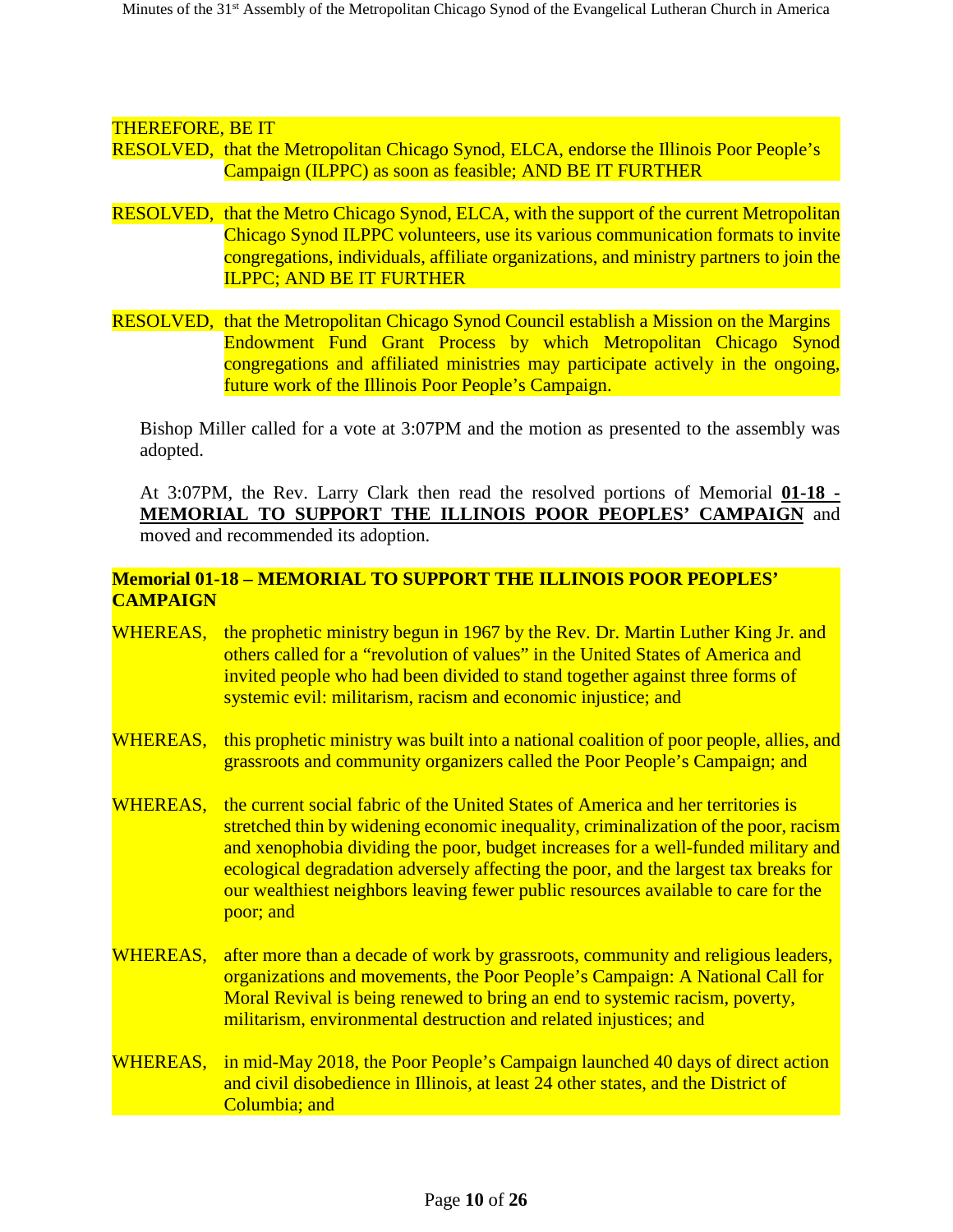- WHEREAS, the Poor People's Campaign: A National Call for Moral Revival is a broad, deep, national, long-term moral movement rooted in the leadership of poor people and reflecting great moral teachings in order to build a just, sustainable and participatory society; and
- WHEREAS, the ELCA's social statements "The Church in Society: A Lutheran Perspective" (1991), "Freed in Christ: Race, Ethnicity, and Culture" (1993), "Caring for Creation: Vision, Hope, and Justice" (1993) and "Sufficient, Sustainable Livelihood for All" (1999) all provide theological grounding and support for the s, goals, methods and efforts of the Poor People's Campaign; and
- WHEREAS, at the time of this resolution's submission, other synods are considering similar resolutions and urging churchwide units to participate in and endorse the Poor People's Campaign; and
- WHEREAS, congregations, individuals and affiliated ministries within multiple synods of the ELCA already have been volunteering with state-based Poor People's Campaign efforts; therefore, be it
- RESOLVED, that the Metropolitan Chicago Synod Assembly request that the ELCA Church Council authorize denominational endorsement of the National Poor People's Campaign; and be it further
- RESOLVED, that the Metropolitan Chicago Synod Assembly direct the Metropolitan Chicago Synod Council to forward this resolution to the Church Council's Executive Committee for proper referral and disposition under the bylaws and continuing resolutions of this church.

Bishop Miller called for a vote at 3:10PM and the motion as presented to the assembly was adopted.

At 3:11PM, Bishop Miller invited the Rev. Steven Srock, co-chair of the committee on Reference and Counsel, to the stage to present the resolution and memorial addressing Gun Violence, Gun Policy for consideration and debate by this year's assembly.

#### **Resolution 02-18 - Resolution Regarding Gun Violence, Gun Policy**

WHEREAS, since its first Churchwide Assembly in 1989 the Evangelical Lutheran Church in America (ELCA) has spoken numerous times on gun violence and public policy on guns in social policy resolutions (e.g., "Ban of Military-Style Semi-Automatic Weapons" [1989], "Community Violence—Gun Control" [1993], and "Gun Violence Prevention" [2016]; in the social message on "Community Violence" (1994); in the social statement "Our Calling in Education" (2007); and through pastoral statements by the Conference of Bishops and by the Presiding Bishop); and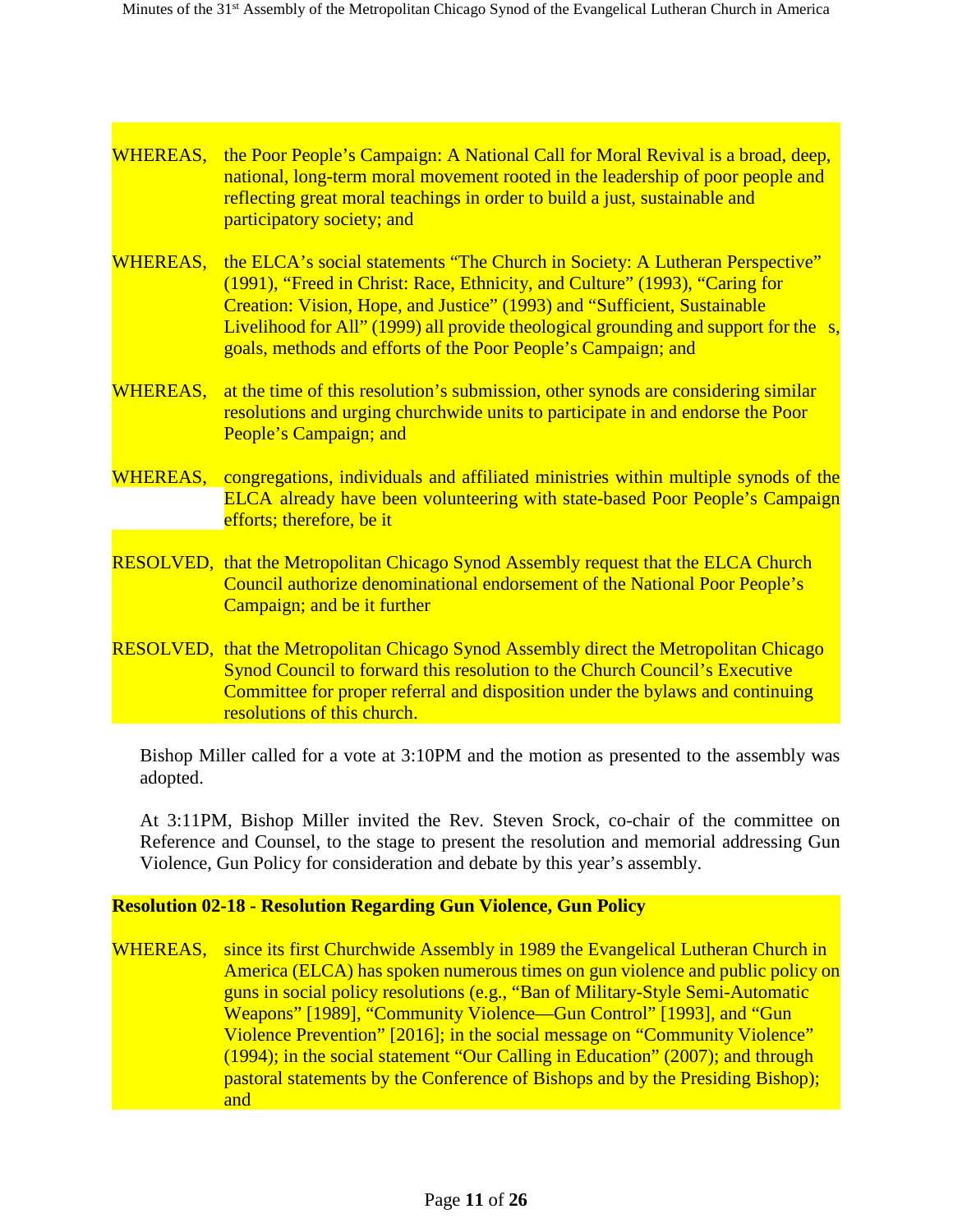- WHEREAS, the social message on "Community Violence," despite mentioning gun violence and public policy on guns, is a broad statement about violence in community and, therefore, does not take into consideration the causes of, impacts of, and solutions to gun violence, nor does it provide members of this church with sufficient moral guidance to act as Christian citizens on the issues of gun violence and public policy; and
- WHEREAS, since the adoption of the social message on "Community Violence" in 1994, important developments have occurred in the areas of gun violence and public policy on guns (e.g., an increase in mass shootings and suicides using guns, changes to open and concealed weapon carry laws, the proliferation of gun sales not subject to background checks, the expiration in 2004 of the Assault Weapons Ban, court decisions concerning the Second Amendment, and data on mental health as a factor in gun violence) that have rendered previous actions of the ELCA in addressing gun violence and public policy on guns inadequate; and
- WHEREAS, the Renewal of the Covenant between the ELCA's Metropolitan Chicago Synod and the Roman Catholic Archdiocese of Chicago on October 31, 2017, states, "Salient among our new challenges is the violence in the Chicagoland area that extinguishes the lives of so many of our young people and leaves families and communities devastated by grief and despair. We recognize that for us this violence is the 'sign of the times' to which we must respond as followers of the Lord Jesus"; and,
- WHEREAS, recent mass shootings, especially in schools, have created an urgent need for a reevaluation of the issues of gun violence and the development of a more comprehensive and cohesive statement concerning gun violence and public policy on guns; and
- WHEREAS, the "Policies and Procedures of the Evangelical Lutheran Church in America for Addressing Social Concerns" state that "Under extraordinary circumstances, the Church Council, after consultation with the Office of the Presiding Bishop, may suspend these procedures… [for the development of messages on social issues] to respond to an especially urgent situation"; therefore, be it
- RESOLVED, that the congregations of the Metropolitan Chicago Synod be encouraged to study the ELCA's current policies, messages and statements on gun violence; and be it further
- RESOLVED, that the Metropolitan Chicago Synod engage with the Roman Catholic Archdiocese of Chicago, and other ecumenical and interfaith partners, to develop a constructive and practical plan of action to address the issues of gun violence; and be it further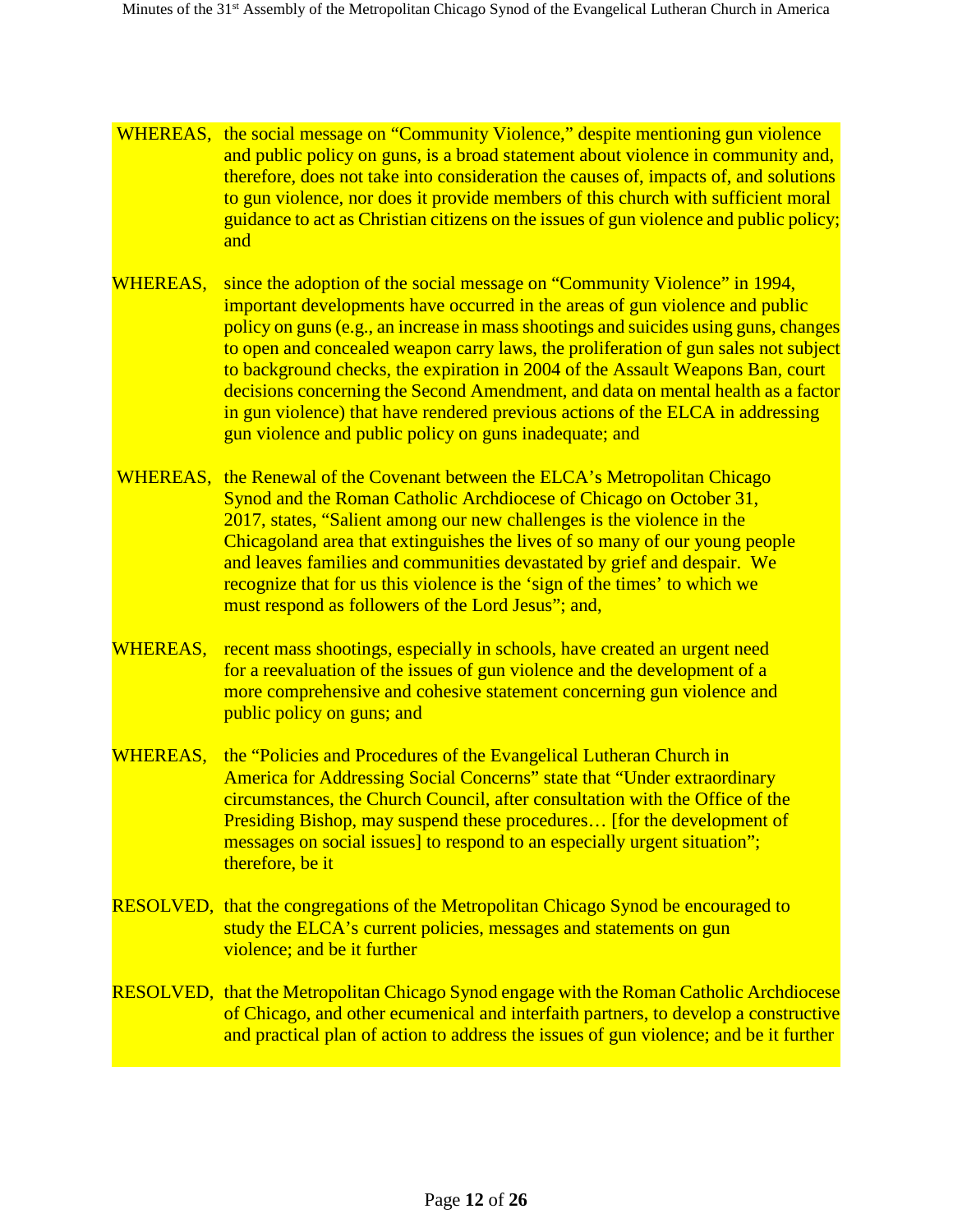#### RESOLVED, that the Metropolitan Chicago Synod Assembly direct the Synod Bishop and Synod Council to ask the Office of the Presiding Bishop, in consultation with the Church Council, to develop a social message on gun violence and public policy on guns, and in view of the urgency of the situation, to suspend the usual procedures as allowed in the "Policies and Procedures of the Evangelical Lutheran Church in America for Addressing Social Concerns."

Bishop Miller called for a vote at 3:15PM and the motion as presented to the assembly was adopted.

At 3:15PM, the Rev. Steven Srock then read the resolved portions of Memorial **02-18 - MEMORIAL ON GUN VIOLENCE, GUN POLICY** and moved and recommended its adoption.

#### **Memorial 02-18 - Resolution Regarding Gun Violence, Gun Policy**

- WHEREAS, since its first Churchwide Assembly in 1989, the Evangelical Lutheran Church in America (ELCA) has spoken numerous times on gun violence and public policy on guns in social policy resolutions (e.g., "Ban of Military-Style Semi-Automatic Weapons" [1989], "Community Violence—Gun Control" [1993] and "Gun Violence Prevention" [2016]), in the social message on "Community Violence" (1994), in the social statement "Our Calling in Education" (2007) and through pastoral statements by the Conference of Bishops and by the presiding bishop; and
- WHEREAS, the social message on "Community Violence," despite mentioning gun violence and public policy on guns, is a broad statement about violence in community and, therefore, does not take into consideration the causes of, impacts of, and solutions to gun violence, nor does it provide members of this church with sufficient moral guidance to act as Christian citizens on the issues of gun violence and public policy; and
- WHEREAS, since the adoption of the social message on "Community Violence" in 1994, important developments have occurred in the areas of gun violence and public policy on guns (e.g., an increase in mass shootings and suicides using guns, changes to open and concealed weapon carry laws, the proliferation of gun sales not subject to background checks, the expiration in 2004 of the Assault Weapons Ban, court decisions concerning the Second Amendment, and data on mental health as a factor in gun violence) that have rendered previous actions of the ELCA in addressing gun violence and public policy on guns inadequate; and
- WHEREAS, recent mass shootings, especially in schools, have created an urgent need for a re-evaluation of the issues of gun violence and the development of a more comprehensive and cohesive statement concerning gun violence and public policy on guns; therefore, be it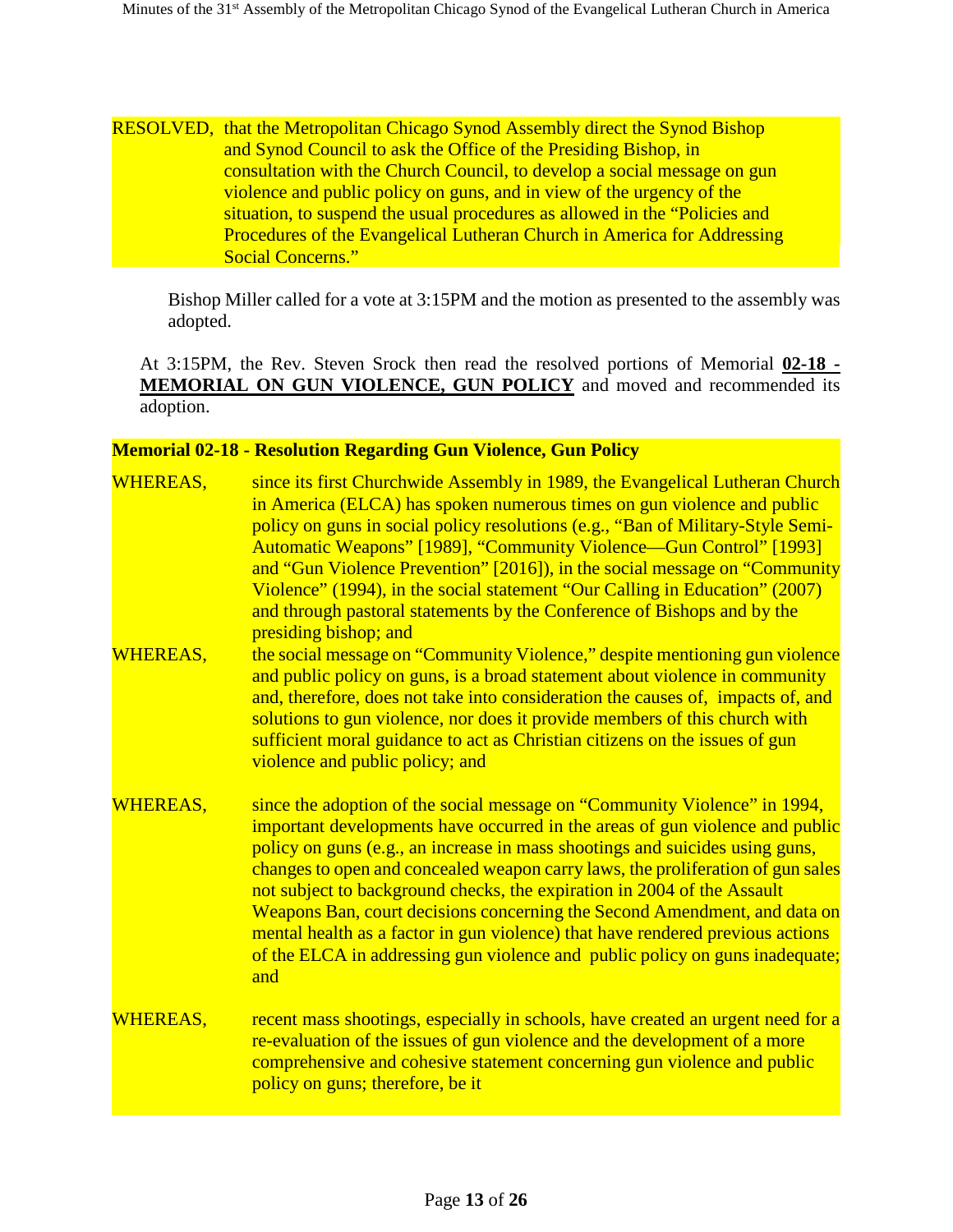| <b>RESOLVED,</b> | that the Metropolitan Chicago Synod of the Evangelical Lutheran Church in<br>America memorialize the 2019 Churchwide Assembly to develop study<br>materials about gun violence and public policy on guns; and be it further                                                                                                                                                                                                                                      |
|------------------|------------------------------------------------------------------------------------------------------------------------------------------------------------------------------------------------------------------------------------------------------------------------------------------------------------------------------------------------------------------------------------------------------------------------------------------------------------------|
| <b>RESOLVED,</b> | that the Metropolitan Chicago Synod memorialize the 2019 Churchwide<br>Assembly to encourage synods and member congregations to dedicate a time<br>of study and exhortation to action on the issue of gun violence and public policy<br>on guns; and be it further                                                                                                                                                                                               |
| <b>RESOLVED,</b> | that the Metropolitan Chicago Synod memorialize the 2019 Churchwide<br>Assembly of the Evangelical Lutheran Church in America to develop a social<br>message on gun violence and public policy on guns that "point[s] to human<br>suffering, grave injustice, pending danger, (and) social perplexity" that are part<br>of this social issue ("Policies and Procedures of the Evangelical Lutheran<br><b>Church in America for Addressing Social Concerns").</b> |

Bishop Miller called for a vote at 3:18PM and the motion as presented to the assembly was adopted.

#### **Mission Moment**

At 3:19PM, Bishop Miller invited Ms. Madelynn Skvarla, President of the Women's Network of LSSI, to come to the center microphone for another Mission Moment. Her focus was on Advocacy and the participation of the Women's Network in Lutheran Day in Illinois.

#### **Report of the ELCA Representative**

At 3:22PM, Bishop Miller welcomed our Churchwide Representative, the Rev. William Chris Boerger, ELCA Secretary, who brought the assembly the ELCA Churchwide office Report.

#### **Report of the Nominating Committee**

At 4:01PM, Bishop Milled called the Rev. Darryl Thompson Powell, Chair of the Nominations Committee, to the stage to report on the work of the Nominating Committee. Rev. Thompson Powell presented the report of the committee.

#### **Report of the Elections Committee**

At 4:09PM, Bishop Miller invited the Rev. John Hildner, chair of the Elections Committee, to give instructions to the assembly regarding the first ballot. Before voting, Bishop Miller asked Pastor Peter Schwich to offer a prayer. Bishop Miller declared the ballot open at 4:14PM. After everyone had completed and turned in the first ballot, Bishop Miller declared the balloting closed at 4:25PM.

#### **LSSI Presentation and Report**

At 4:26PM, Bishop Miller introduced Mr. Mark Stutrud, president and chief executive officer of Lutheran Social Services of Illinois for the LSSI's report to the synod.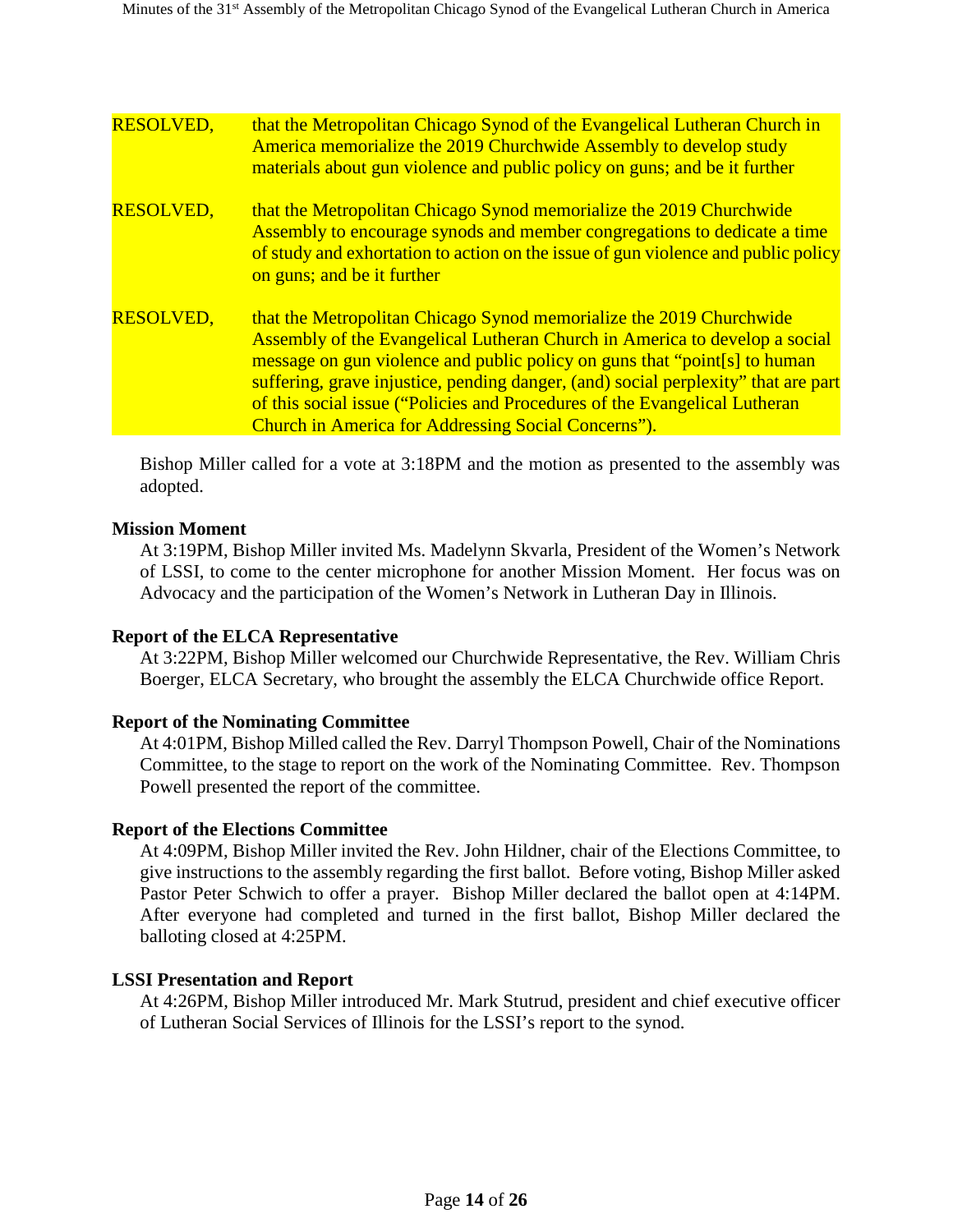#### **Presentation of the ELCA World Hunger Appeal**

At 4:33PM, Bishop Miller invited Rev. Robin Brown, Associate Director, ELCA World Hunger and Disaster, in the Mission Advancement Unit of the ECLA, for her report and to announce the results of our synod's One Million Dollar World Hunger Challenge.

#### **Mission Moment**

At 4:41PM, Bishop Miller invited Rev. Laura Hall-Schordje to the center microphone for the last Mission Moment for today. She talked about the Mobile Food Pantry at Living Christ Lutheran Church in Hanover Park.

#### **Announcements and Adjournment**

At 4:43PM, Bishop Miller asked the Rev. Darryl Thompson Powell to come to the stage for announcements. Rev. Thompson Powell announced that the Celebration of the Holy Eucharist would be held in Exhibit Hall West and that the assembly would reconvene on Saturday morning at 8:30AM. At 4:47PM, Bishop Miller declared the assembly in recess and invited everyone to gather for worship at 5:45PM.

## **Plenary Session Four**

### **Opening Worship**

The assembly reconvened at 8:40AM for worship, with morning devotions led by the synodical Worship Team. When worship ended, Bishop Miller called the Fourth Plenary Session of the assembly to order at 9:09AM.

#### **Report of the Credentials and Courtesies Committee**

At 9:10AM, Bishop Miller called upon the Rev. Ellen Arthur of the Credentials and Courtesies Committee to give their final report. Pastor Arthur reported that the total number of voting members registered as of 8:15AM Saturday was 425 with the number of voting members necessary for a quorum being 213. Bishop Miller declared a quorum present and thanked the Pastor Arthur and the committee for their work.

#### **Report of the First General Ballot**

At 9:11AM, Bishop Miller asked the Rev. John Hildner, Chair of the Elections Committee, to present the results of the First General Ballot. Rev. Hildner asked for permission to read just the name of those who had received a sufficient number of votes to be elected and to have the results of the elections projected on the screens. Bishop Miller declared those receiving sufficient votes elected at 9:15AM.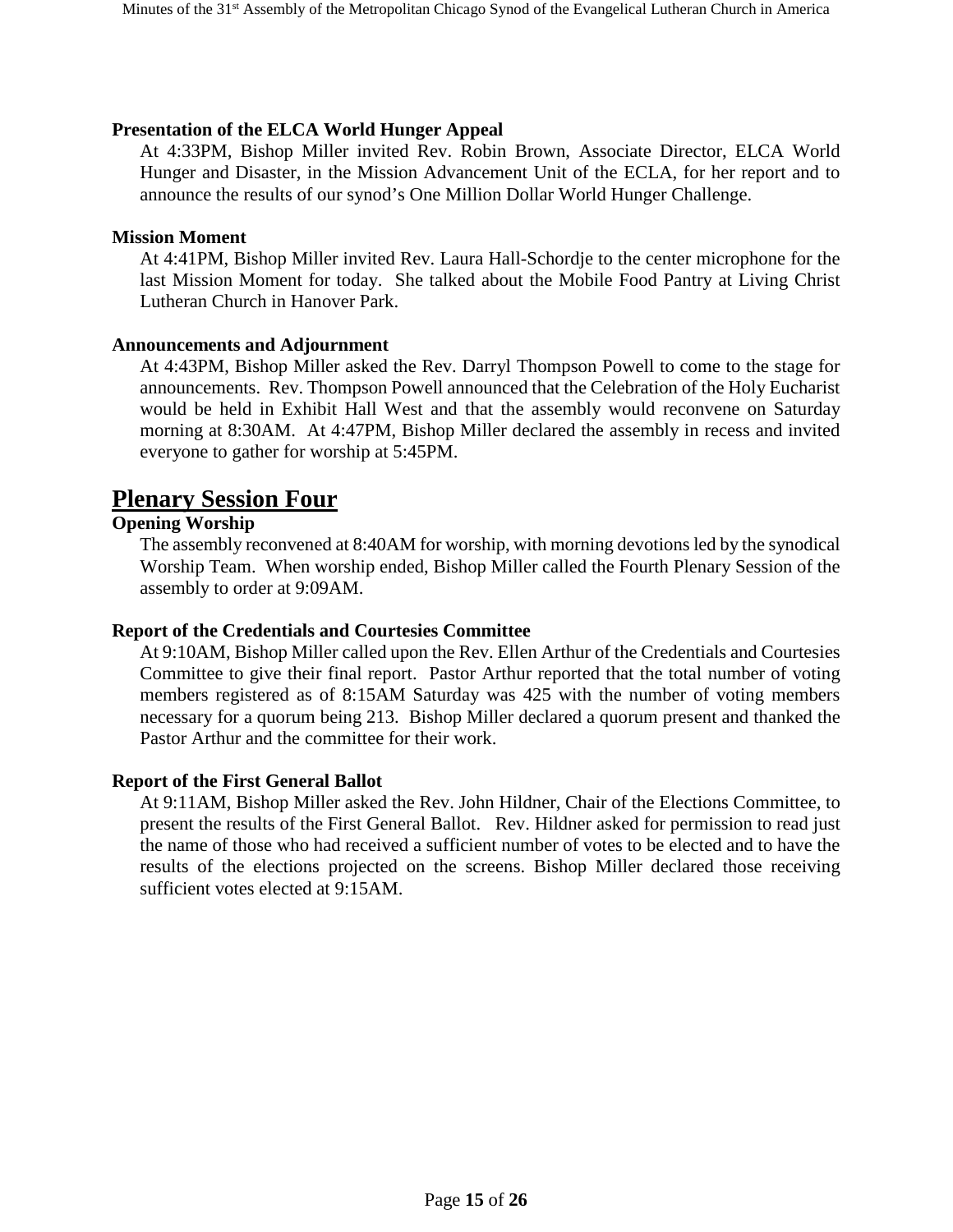# **Official Election Results – General Ballot Voting Members to the 2019 Churchwide Assembly**

**Bold Type – Indicates the person received the majority vote**

\* - Indicates a person of color or language other than English Names *italicized* indicates a person nominated by their conference

#### **Conference Key**

 $C = Central$  $N = North$  $NE = \text{Northeast}$  $NW = Northwest$  $NRW = Near West$  $S =$  South  $SW = South West$  $W = West$ 

### **Lay Voting Members (Male)**

| 01 | Cast | Invalid                            | Valid | Majority |
|----|------|------------------------------------|-------|----------|
|    | 353  | 1                                  | 352   | 177      |
|    |      | a. Urv Uhlman (N)                  |       | 352      |
|    | b.   |                                    |       |          |
| 02 | Cast | Invalid                            | Valid | Majority |
|    | 353  | 0                                  | 353   | 177      |
|    |      | a. Clyde Walter (NE)               |       | 191      |
|    |      | b. Paul Tyler (NE)                 |       | 162      |
| 03 | Cast | Invalid                            | Valid | Majority |
|    | 354  | 0                                  | 354   | 178      |
|    |      | a. Roger Jones* (C)                |       | 152      |
|    |      | b. <b>Ivan Perez</b> * $(C)$       |       | 202      |
|    |      | <b>Lay Voting Members (Female)</b> |       |          |
| 04 | Cast | Invalid                            | Valid | Majority |
|    | 354  | 0                                  | 354   | 178      |

| $\mathbf{v}$ | \~นงเ<br>354         | 111 valit                                              | r anu<br>354 | <b>IVIUJULILY</b><br>178 |
|--------------|----------------------|--------------------------------------------------------|--------------|--------------------------|
|              | a. Julie Grafe $(N)$ | b. Joan Church $(N)$                                   |              | 257<br>97                |
| 05           | Cast<br>353          | Invalid                                                | Valid<br>353 | Majority<br>177          |
|              |                      | a. Stephanie Collins* $(S)$<br>b. Shirley Moore* $(S)$ |              | 308<br>45                |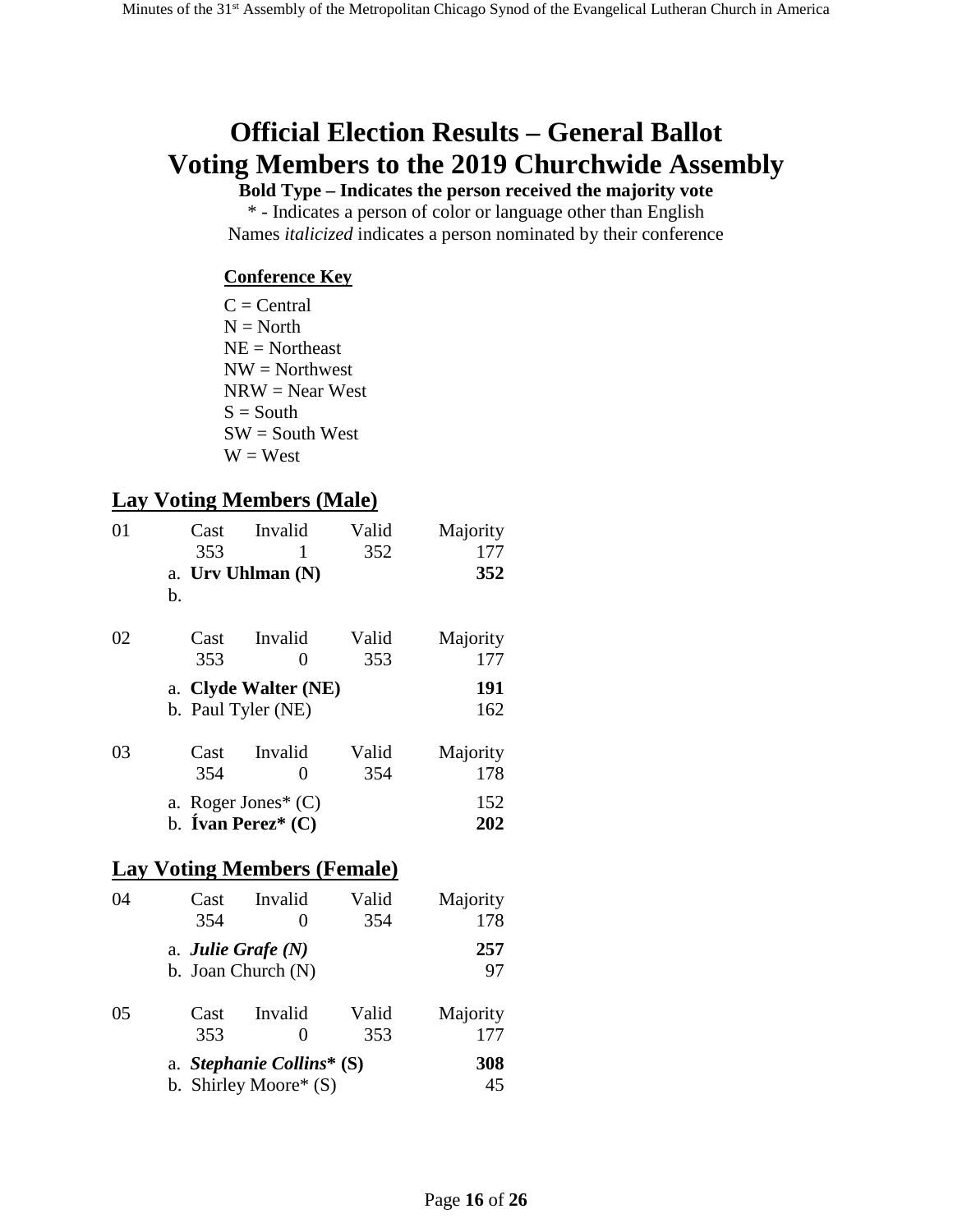| 06 | Cast | Invalid                       | Valid | Majority |
|----|------|-------------------------------|-------|----------|
|    | 349  | 0                             | 349   | 175      |
|    |      | a. Pamela Marino (C)          |       | 168      |
|    |      | b. Roxanne Doremus (NW)       |       | 181      |
| 07 | Cast | Invalid                       | Valid | Majority |
|    | 354  | 0                             | 354   | 178      |
|    |      | a. Yvette Newberry White* (S) |       | 266      |
|    |      | b. Patricia Colson (SW)       |       | 88       |

# **Youth/Young Adult Voting Members**

| 08 | Cast        | Invalid                            | Valid<br>353                       | Majority<br>178 |
|----|-------------|------------------------------------|------------------------------------|-----------------|
|    | 356<br>b.   | 3<br>a. Evan Powell* (Youth) $(C)$ |                                    | 353             |
| 09 | Cast<br>358 | Invalid<br>$\mathbf{\Omega}$       | Valid<br>358                       | Majority<br>180 |
|    |             | a. Ben Grafe (Young Adult) (N)     | b. Alyssa Dahlke (Young Adult) (N) | 162<br>196      |

# **Ordained Voting Members (Female)**

| 10 | Cast | Invalid                           | Valid | Majority |
|----|------|-----------------------------------|-------|----------|
|    | 354  | 0                                 | 354   | 178      |
|    |      | a. Rev. Sally Hanson (N)          |       | 215      |
|    |      | b. Rev. Michelle Sevig (NE)       |       | 139      |
| 11 | Cast | Invalid                           | Valid | Majority |
|    | 355  | 0                                 | 355   | 178      |
|    |      | a. Rev. Laura Hall-Schordje (NW)  |       | 188      |
|    |      | b. Rev. Rhonda Pruitt* (NW)       |       | 167      |
| 12 | Cast | Invalid                           | Valid | Majority |
|    | 355  | 0                                 | 355   | 178      |
|    |      | a. Rev. Anna Ernst (NRW)          |       | 131      |
|    |      | b. Rev. Erin Clausen (NRW)        |       | 224      |
| 13 | Cast | Invalid                           | Valid | Majority |
|    | 355  | 0                                 | 355   | 178      |
|    |      | a. Rev. Mary Appelt-Graves (SW)   |       | 239      |
|    |      | b. Rev. Carla Thompson Powell (C) |       | 116      |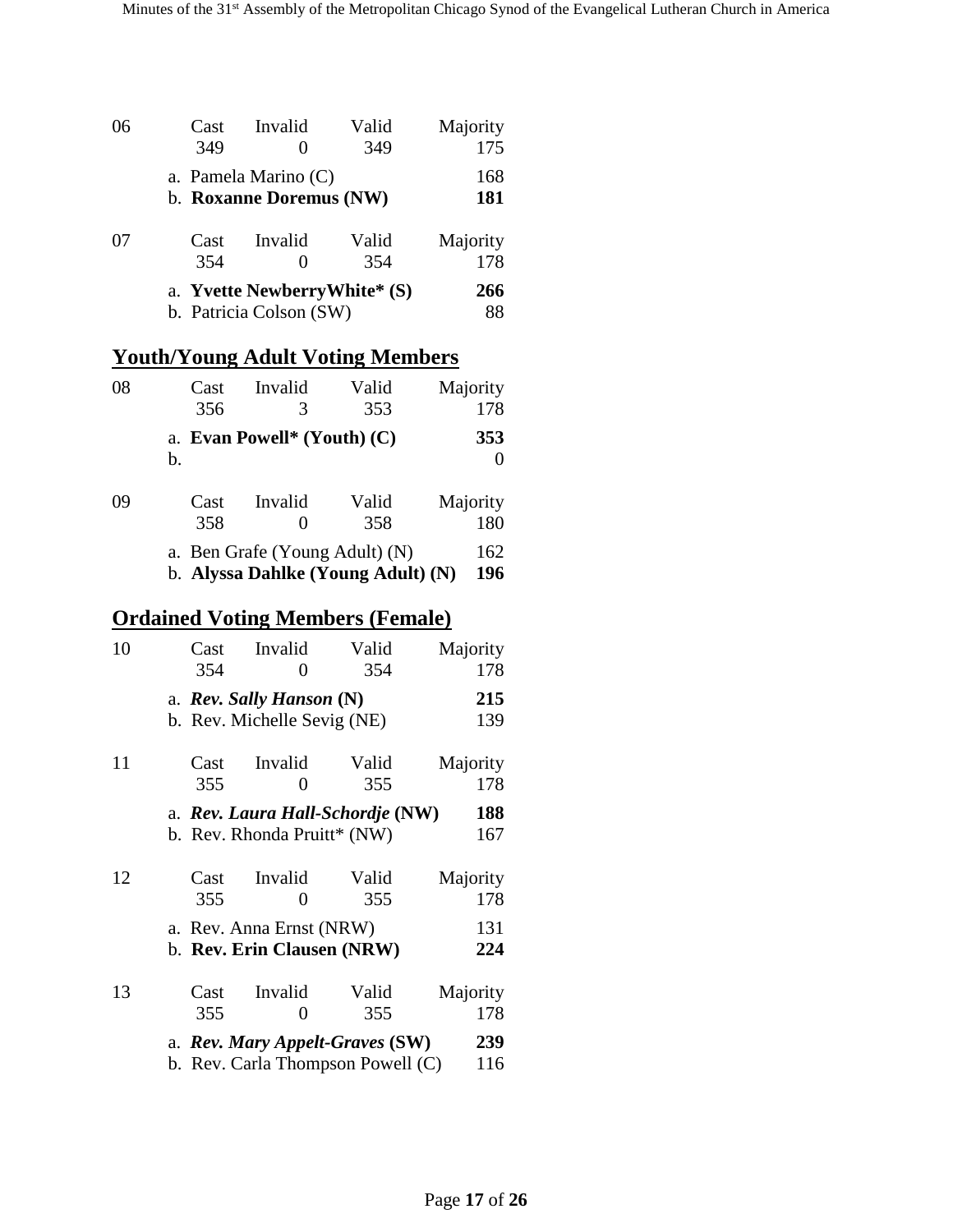| 14 | Cast | Invalid                    | Valid | Majority |
|----|------|----------------------------|-------|----------|
|    | 349  |                            | 345   | 173      |
|    |      | a. Rev. Kwame Pitts $*(S)$ |       | 345      |
|    | h.   |                            |       |          |

#### **Ordained Voting Members (Male)**

| 15 | Cast<br>352 | Invalid<br>$\mathbf{\Omega}$                               | Valid<br>352 | Majority<br>177 |
|----|-------------|------------------------------------------------------------|--------------|-----------------|
|    |             | a. Rev. Benjamin Sloss (NRW)<br>b. Rev. J. T. Miller (NRW) |              | 276<br>76       |
| 16 | Cast<br>353 | Invalid<br>$\mathbf{\Omega}$                               | Valid<br>353 | Majority<br>177 |
|    |             | a. Rev. Yehiel Curry* (SW)                                 |              | 248             |
|    |             | b. Rev. Chris Buresh (SW)                                  |              | 105             |
| 17 | Cast<br>347 | Invalid<br>0                                               | Valid<br>347 | Majority<br>174 |
|    |             | a. Rev. David Walters (W)                                  |              | 272             |
|    |             | b. Rev. Dave Beese (NRW)                                   |              | 75              |
| 18 | Cast<br>351 | Invalid<br>5                                               | Valid<br>346 | Majority<br>174 |
|    | b.          | a. Rev. Kyle Severson (NE)                                 |              | 346<br>0        |

#### **Consideration of the 2019 Synodical Budget**

At 9:16AM, Bishop Miller declared that the 2019 Budget of the Metropolitan Chicago Synod that was tabled the day before to allow for the "Forum on the Budget," was now before the assembly. Treasurer Yvette NewberryWhite came to the stage. Bishop Miller asked for questions or comments. Hearing none, Bishop Miller called for a vote on the 2019 Synodical Budget and the Budget was adopted at 9:17AM. He then thanked Treasurer NewberryWhite for her work and her dedication to our synod.

#### **Recognition of Rostered Leaders New to Our Synod**

At 9:18AM, Bishop Miller invited Vice President Terry Henderson to the stage to recognize the rostered leaders who are new to our synod during the past year. He introduced those leaders and asked that they stand and be recognized.

| Leland Albright  | Pastor                           |
|------------------|----------------------------------|
|                  | Grace Lutheran Church, La Grange |
| Arletta Anderson | <b>Retired Deacon</b>            |
| Mark Bangert     | <b>Retired Pastor</b>            |
| David Beese      | <b>Retired Pastor</b>            |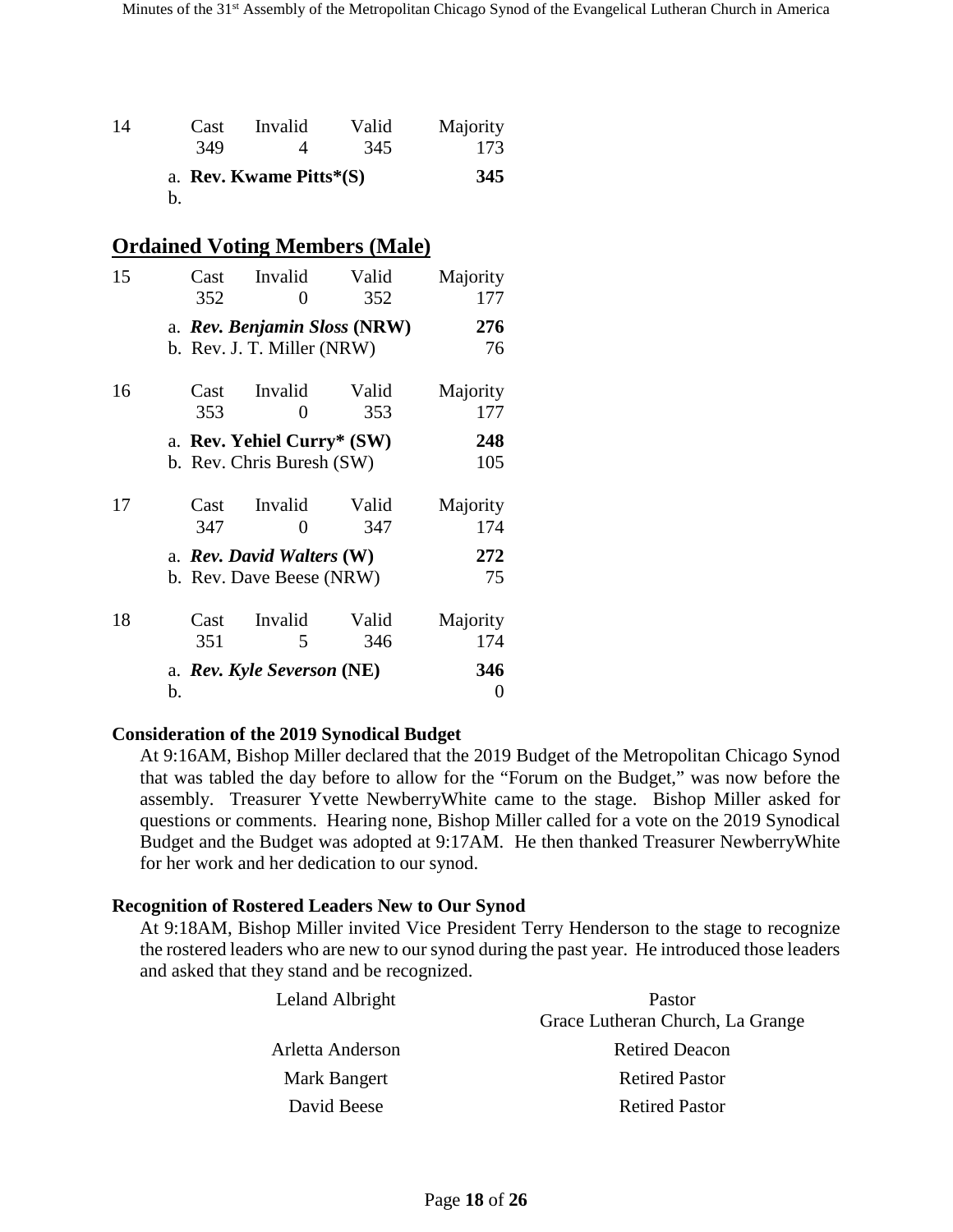| Peter Clark             | Pastor                                              |
|-------------------------|-----------------------------------------------------|
|                         | Our Savior Lutheran Church, Aurora                  |
| Anna Ernst              | Pastor                                              |
|                         | Epiphany Lutheran Church, Elmhurst                  |
| Patrick Fish            | Pastor                                              |
|                         | St. Mark's Lutheran Church, Aurora                  |
| Rebecca Gordon          | Pastor                                              |
|                         | St. Stephen Lutheran Church, Antioch                |
| Jessica Harren          | Pastor                                              |
|                         | Calvary Lutheran Church on Spaulding, Chicago       |
| Nathaniel Klein         | Pastor                                              |
|                         | Lutheran Church of the Good Shepherd, Palos Heights |
| Kathryn Lawler-Wunsch   | Deacon                                              |
|                         | Swedish Covenant Hospital, Chicago                  |
| Philip Lund             | <b>Retired Pastor</b>                               |
| Lynnette Schroeder      | Pastor                                              |
| Peter Schwich           | Pastor                                              |
|                         | Redeemer Lutheran Church, Park Ridge                |
| Philip Trzynka          | Pastor                                              |
|                         | Christ the Lord Lutheran Church, Elgin              |
| Zachary Wagner          | Pastor                                              |
|                         | St. Paul Lutheran Church, Villa Park                |
| Leslie Weber            | <b>Retired Pastor</b>                               |
| <b>Emily Wiles</b>      | Pastor                                              |
|                         | Our Savior's Lutheran Church, Naperville            |
| Joseph Yucha            | Pastor                                              |
|                         | Faith Lutheran Church, Glen Ellyn                   |
| <b>Matthew Zemanick</b> | Pastor                                              |
|                         | Lebanon Lutheran Church, Chicago                    |

When all the names had been read, Bishop Miller invited the assembly to acknowledge these individuals with applause.

#### **Recognition of Anniversaries**

Vice President Terry Henderson then recognized the rostered leaders of our synod who are celebrating significant anniversaries and mentioned that they had been honored at a luncheon on May 15, 2018, at Colletti's Restaurant in Chicago, at which time they were presented with a certificate. He introduced those leaders and asked that they stand and be recognized.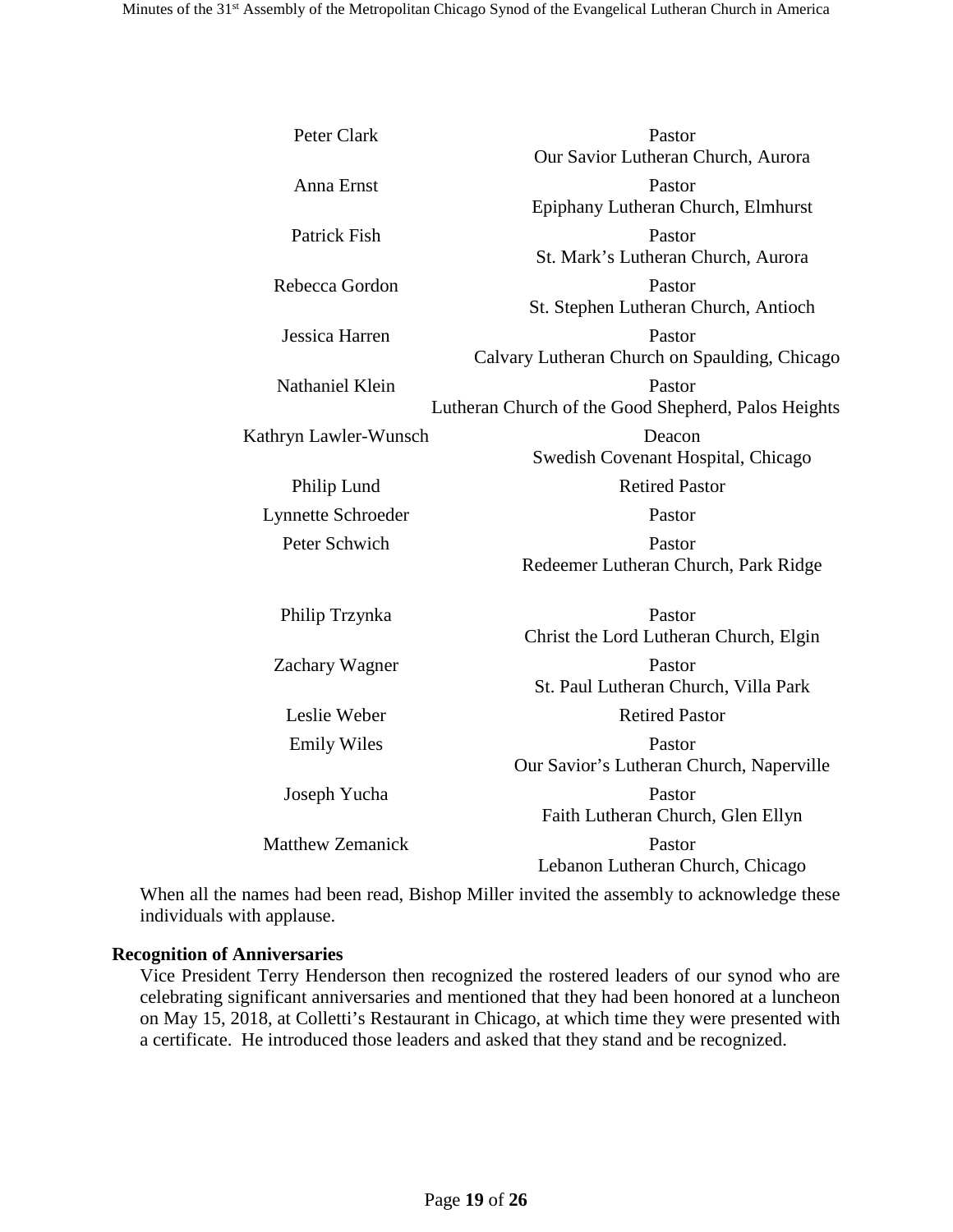| <b>Rostered Leader</b>   | <u>Anniversary</u> |
|--------------------------|--------------------|
| <b>Wilbert Ericson</b>   | 65 years           |
| Carl Freedlund, Jr.      | 65 years           |
| <b>Delbert Anderson</b>  | 60 years           |
| Charles E. Miller        | 60 years           |
| <b>Warren Thummel</b>    | 60 years           |
| <b>Philip Ramsey</b>     | 55 years           |
| Frederick Reklau         | 55 years           |
| Robert Trendel, Jr.      | 55 years           |
| <b>Anton Danielson</b>   | 50 years           |
| Roy Olson                | 50 years           |
| <b>Arthur Puotinen</b>   | 50 years           |
| Michael Schnell          | 50 years           |
| Paul Tieman              | 50 years           |
| <b>Inez Torres Davis</b> | 25 years           |
| Sue Ellen Grudt          | 25 years           |
| Montgomery Johnson       | 25 years           |
| <b>Bette MacKenzie</b>   | 25 years           |
| <b>Kevin Massey</b>      | 25 years           |
| <b>Billie Navarro</b>    | 25 years           |
| Linda Johnson Seyenkulo  | 25 years           |
| Paul Stone               | 25 years           |
| Peter Wang               | 25 years           |

When all the names had been read, Bishop Miller invited the assembly to acknowledge these individuals with applause.

Vice President Terry Henderson then recognized the congregations celebrating significant anniversaries and asked that their members who were present stand as their congregation's names were read.

| <b>Congregation Name</b>                           | Anniversary |
|----------------------------------------------------|-------------|
| Salem Lutheran Church<br>Chicago                   | 125 years   |
| St. Mark's Evangelical Lutheran Church<br>Waukegan | 125 years   |
| Martin Luther Lutheran Church<br>Chicago           | 100 years   |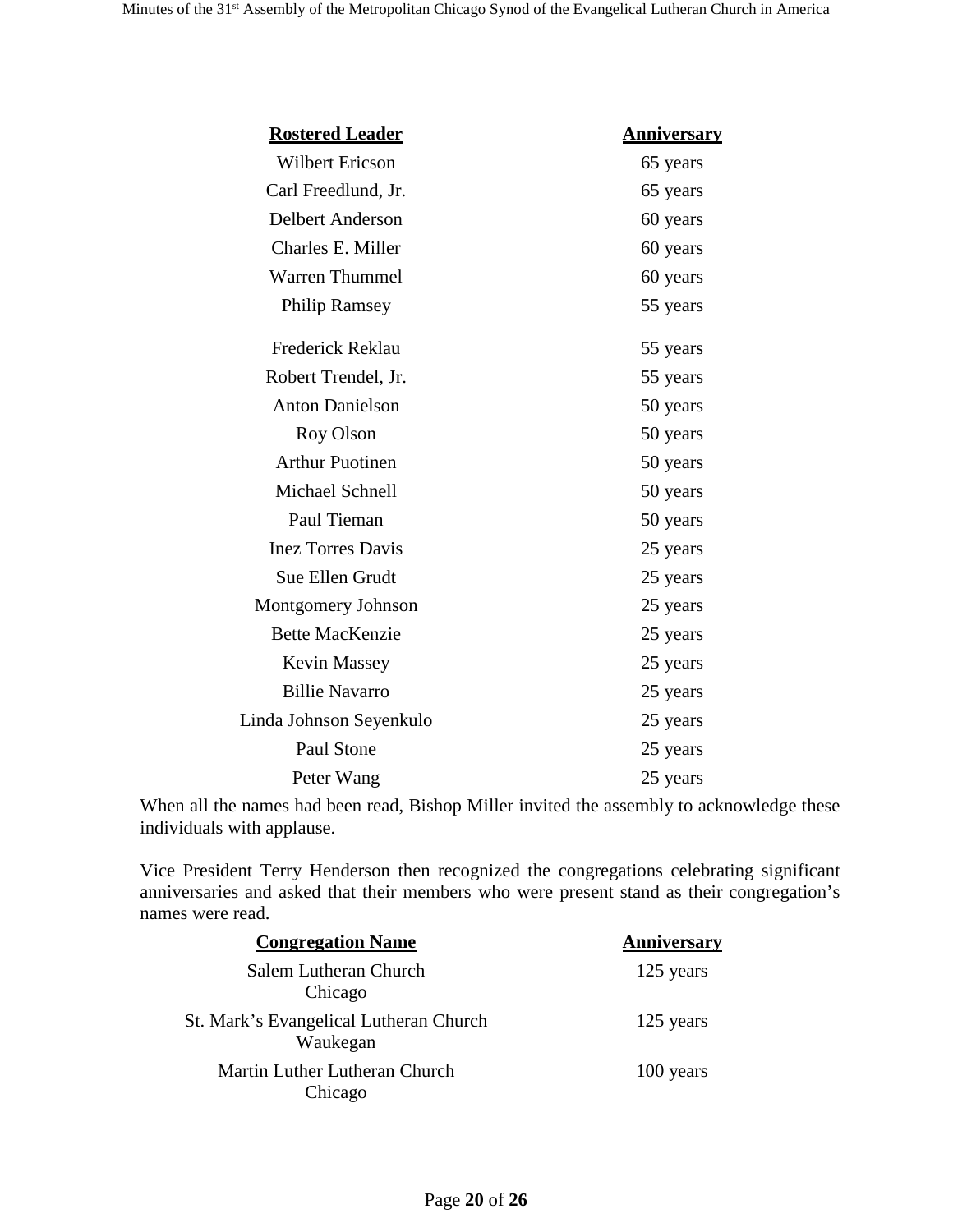| St. Philip Lutheran Church<br>Glenview           | 50 years |
|--------------------------------------------------|----------|
| <b>St. Timothy Lutheran Church</b><br>Naperville | 50 years |

When all the names had been read, Bishop Miller invited the assembly to acknowledge the congregations with applause.

Vice President Terry Henderson announced to the assembly that since last year's assembly, one congregation has closed and three more have made the decision to close and asked that the synod honor their ministries here today.

| <b>Congregation Name</b>                 | Anniversary |
|------------------------------------------|-------------|
| Grace Lutheran Church<br>Elmwood Park    | Closed      |
| <b>First Lutheran Church</b><br>Harvey   | Closing     |
| Norwood Park Lutheran Church<br>Chicago  | Closing     |
| United by Faith<br><b>Evergreen Park</b> | Closing     |

#### **Welcome and Reception of a New Congregations – Come Alive Ministry of Faith**

At 9:24PM, Bishop Miller invited the pastor, voting members, and representatives of Come Alive Ministry of Faith to the stage. Come Alive Ministry of Faith Church began as a nondenominational ministry 31 years ago with Pastors Marrion and Vickie Johnson and their family, who responded to the call of the Spirit to join God's work in the South Shore neighborhood. Through some friends, Pastor Marrion Johnson was introduced to the Metropolitan Chicago Synod. Their first contact person in the synod was the Rev. Ray Legania, and he and the Rev. Hector Garfias have led the process for the ministry to become part of the Metropolitan Chicago Synod. The Outreach Team and Pastor Garfias recommended that the synod council enter a formal partnership with Come Alive, which was approved as a Synodically Authorized Worshiping Community in December 2009. In 2013, Come Alive was approved to be a Congregation Under Development by the Synod and the Domestic Mission Unit of the ELCA and a general ministry plan was prepared for the two-year project. In 2016, the Synod Outreach Team and the congregation decided to move toward organization and full partnership with the ELCA in the Synod. Since then, Come Alive has been working with Pastor Garfias on the steps needed to formally be a part of the ELCA. Come Alive voted to become part of the ELCA on March 18, 2018. Come Alive's ministry is focused on proclamation and service. They serve a mixed community in the South Shore neighborhood. Their ministry provides for people what they need, including a worship experience, counseling, and personal transformation. It continues to be a place for spiritual nurturing and fellowship in a community that is affected by the injustices caused by inequality and segregation in Chicago.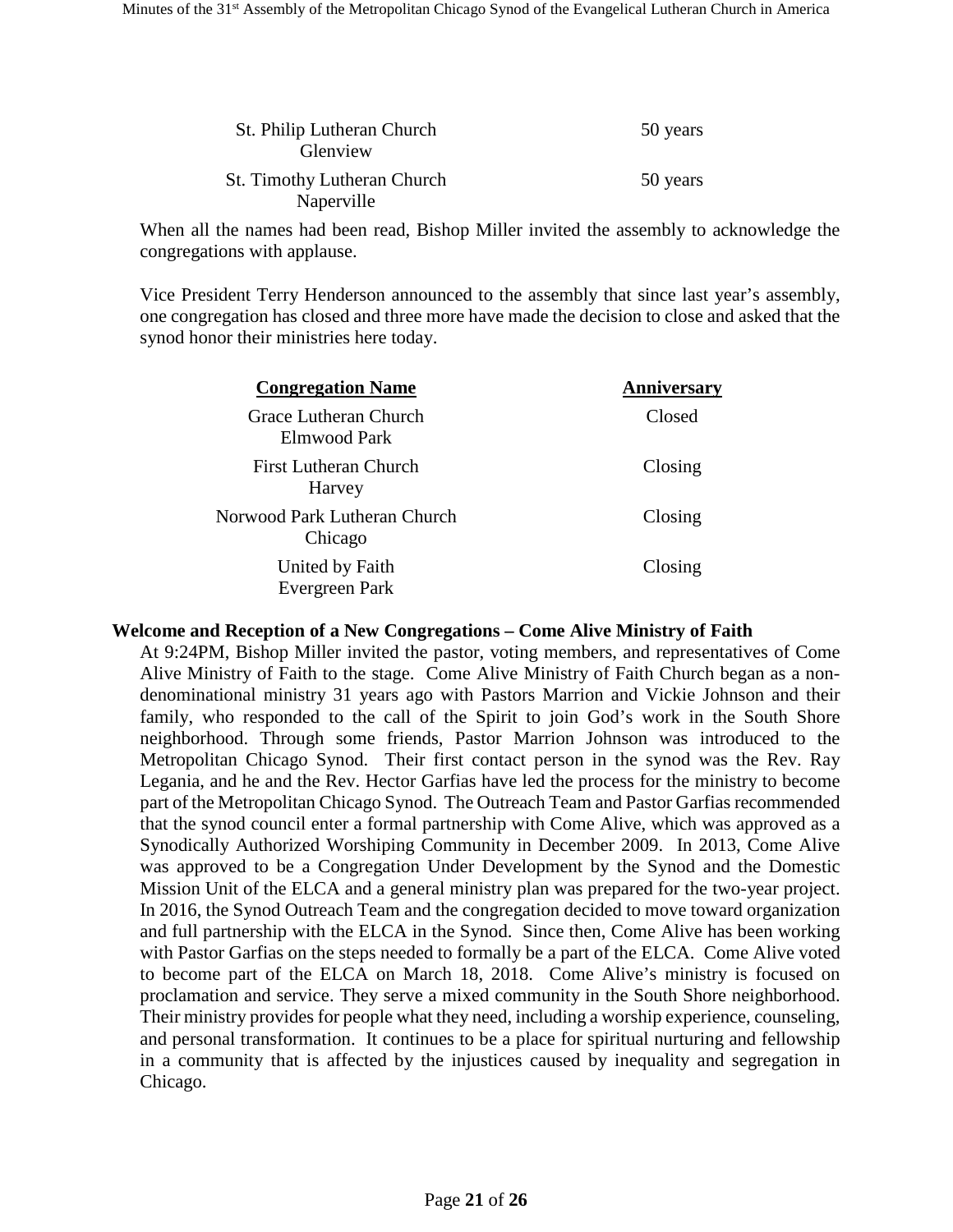Despite the many challenges faced by the ministry, Come Alive has been able to serve for 31 years. Currently, 45 people worship together on Sunday. Their vision is to be a congregation that witnesses to the Lord in the South Shore neighborhood and beyond by equipping leaders and leading people to a closer relationship with God. Bishop Miller reported to the assembly that Come Alive Ministry of Faith Church has made application for membership in the Evangelical Lutheran Church in America and presented the bishop with a copy of the congregation's charter and a copy of its constitution. At 9:31AM, Bishop Miller, on behalf of the Evangelical Lutheran Church in America, received Come Alive Ministry of Faith Church as a duly organized and constituted congregation of the Metropolitan Chicago Synod of the Evangelical Lutheran Church in America. Bishop Miller then offered a prayer of welcome and the assembled church welcomed the congregation with a standing ovation!

#### **Mission Moment**

At 9:34AM, Bishop Miller asked Ms. Barbara Peterson, a member of Lord of Life Lutheran Church, to come to the center microphone the first Mission Moment today. The topic of this Mission Moment was mission quilters.

#### **Report of the Bishop**

At 9:36AM, Bishop Miller relinquished the chair of the assembly to Vice President Terry Henderson in order to give his report. At 10:30AM, Vice President Terry Henderson returned the chair to Bishop Miller. *(A copy of Bishop Miller's Power Point Report was made available online on the Metropolitan Chicago Synod website: [www.mcselca.org/assembly\)](http://www.mcselca.org/assembly)*

#### **A Refreshment Break**

At 10:31AM, Bishop Miller invited the assembly to take a twenty-minute break for refreshment.

#### **Reconvening of the Assembly and Mission Moment**

At 10:53AM, Bishop Miller called the assembly back to order and invited invite Ms. Jacque Oretgel, a member at Gloria Dei Lutheran Church in Northbrook, to the center microphone for another Mission Moment. The topic of this Mission Moment was their Refugee/Citizenship Class.

#### **Presenting the Sunergos Award**

At 10:56AM, Bishop Miller invited Vice President Terry Henderson to the stage to present the Sunergos Award for Synodical Service. Sunergos is a Greek word that means "a companion in work" or "fellow worker." The award was established by the synod council in May 2000 to "celebrate the gift of lay servants of our synod who give so much to the life of the church." This year's recipient is Mr. Steve Homberg, and he is the ninth person to receive this award. He was a member of Prince of Peace, Chicago Heights, and Faith Lutheran, Homewood. Steve was the synod's business manager and stewardship specialist from 2001 to 2018. Before joining the synod staff, he was active in congregational lay leadership, and was an active member of the synod's stewardship team. Steve died in March of this year. The award reads: "The Metropolitan Chicago Synod expresses its deep appreciation for his many years of faithful service as a congregational leader, a leader in synodical stewardship development, and as an administrative leader for synodical mission.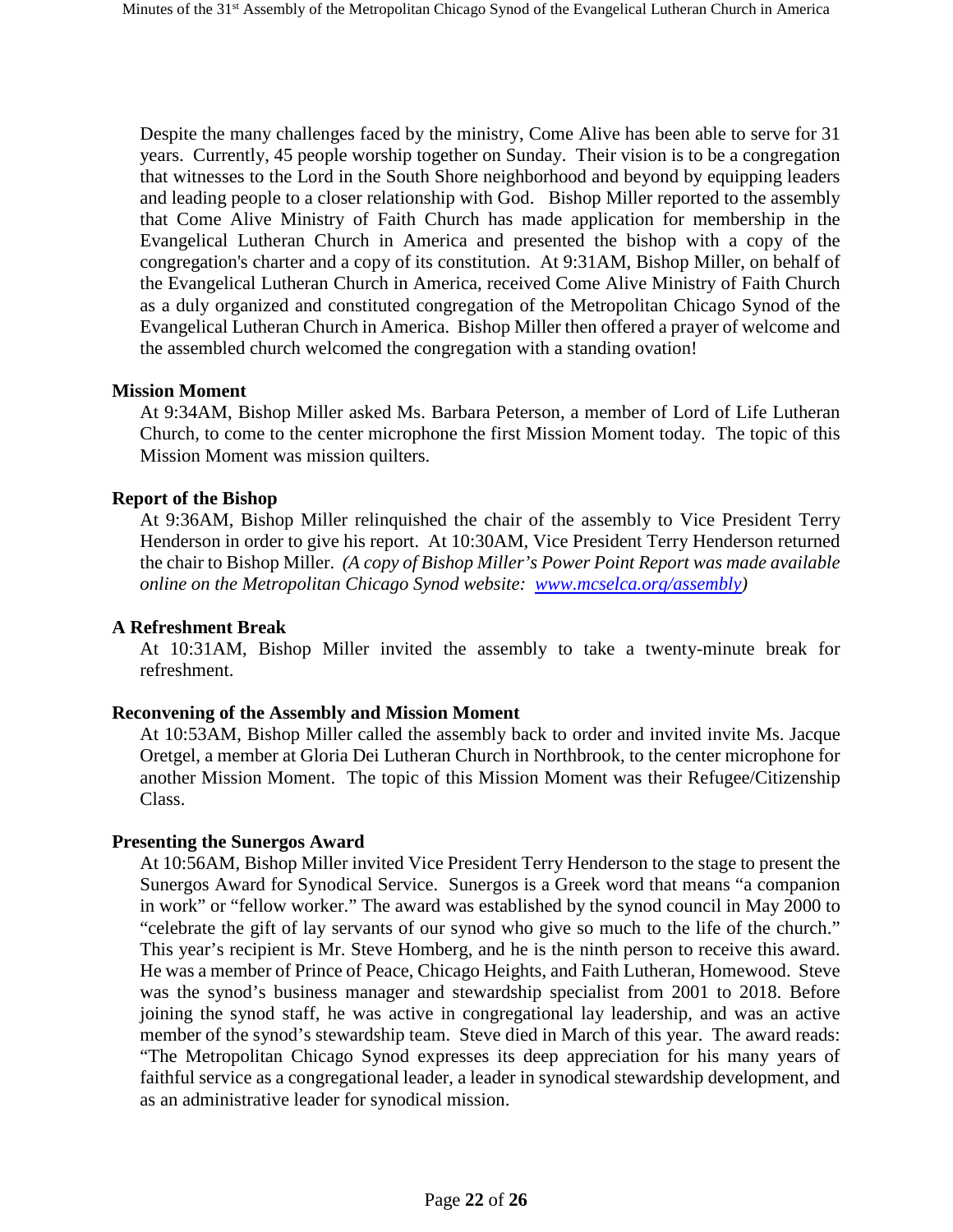We give thanks to God for his life and witness." Gayle Homberg, Steve's wife, accepted the award posthumously on his behalf. Bishop Miller then asked to assembly to express the synod's deep gratitude for Steve's service and for the blessings this synod has received from his work by honoring his memory with applause.

#### **Report of the Vice President**

At 11:11AM, Bishop Miller asked Vice President Henderson to present his first report to the assembly, having been elected at last year's assembly.

#### **Report of the Synodical Secretary**

At 11:14AM, Bishop Miller called upon the Synod Secretary, Rev. Erin Clausen, for her report to the assembly.

#### **Mission Moment**

At 11:26AM, Bishop Miller invited Ms. Mary Ann Smith to the center microphone for the final Mission Moment of the assembly. The topic of this Mission Moment is the synod's Diakonia program.

#### **Consideration of Resolutions**

At 11:33AM, Bishop Miller invited the Pastor Anna Ernst to the white microphone to offer a prayer before beginning debate on resolutions.

At 11:34AM, the Rev. Larry Clark then read the resolved portions of Memorial **03-18 - MEMORIAL ON PROTECTING THE HUMAN RIGHTS OF PALESTINIAN CHILDREN LIVING UNDER ISRAELI MILITARY OPERATIONS: NO WAY TO TREAT A CHILD** and moved and recommended its adoption.

#### **Memorial 03-18 – Memorial on Protecting the Human Rights of Palestinian Children Living Under Israeli Military Operations: No Way to Treat a Child**

- WHEREAS, the Evangelical Lutheran Church in America (ELCA), in its social message on "Human Rights," adopted unanimously by the Church Council of the ELCA on November 12, 2017, affirms this church teaches that "human dignity is God's gift to every person and that the commitment to universal rights protects that dignity." Further the council "gives renewed attention to addressing human rights as a church. It also believes the time is right for more Christians to enter public conversation and take action to safeguard the dignity due to all children of God"; and
- WHEREAS, the ELCA, in its social message on "Human Rights," also affirms, "ELCA social teaching is clear: 'The God who justifies expects all people to do justice"; and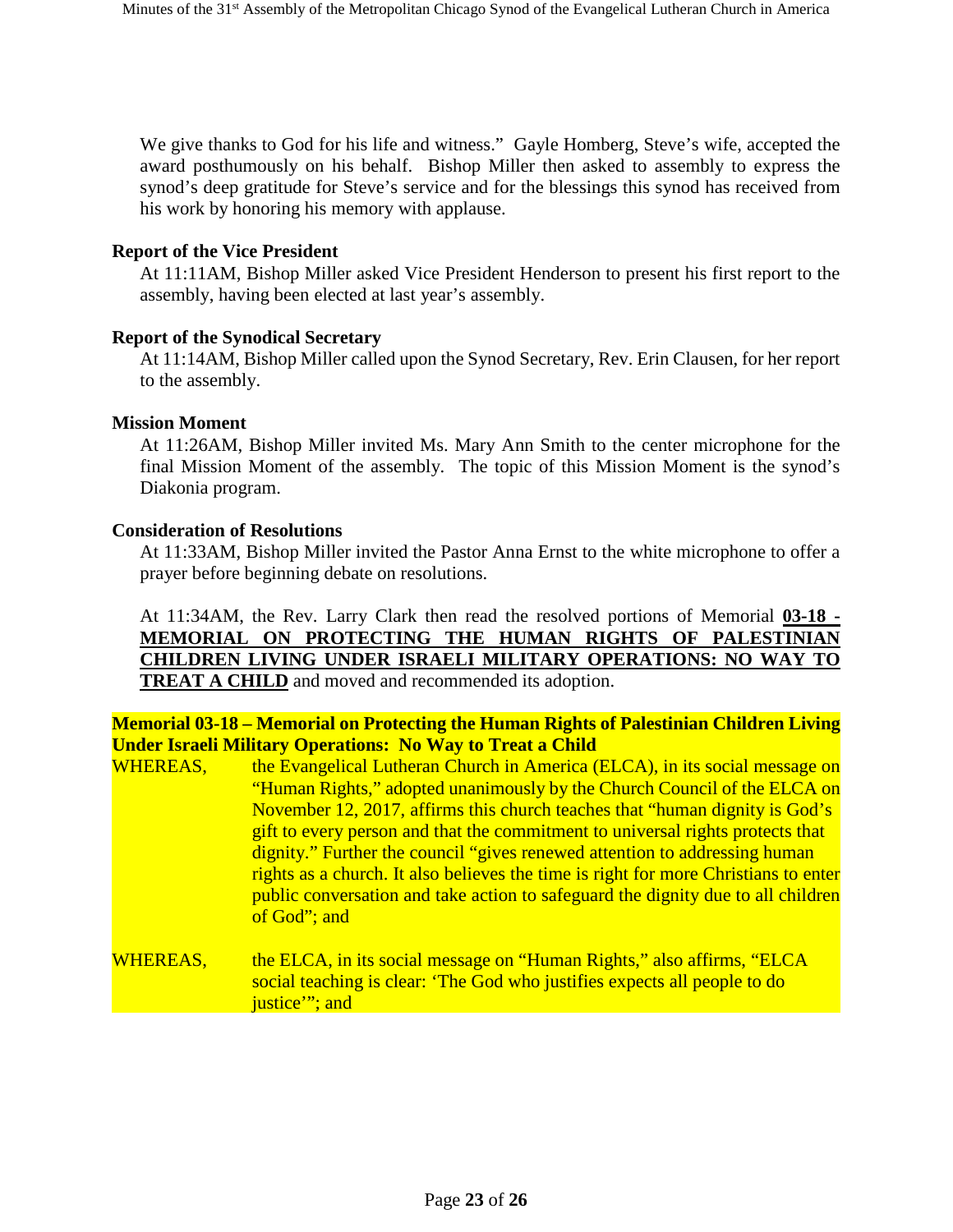| <b>WHEREAS,</b> | the ELCA, in its social message on "Human Rights," further states, "The ELCA<br>affirms the Universal Declaration of Human Rights as 'a common universal<br>standard of justice for living with our differences, and they give moral and legal<br>standing to the individual in the international community"; and                                                                                                                                                                                                                         |
|-----------------|-------------------------------------------------------------------------------------------------------------------------------------------------------------------------------------------------------------------------------------------------------------------------------------------------------------------------------------------------------------------------------------------------------------------------------------------------------------------------------------------------------------------------------------------|
| WHEREAS,        | the ELCA, in its social message on "Human Rights," further states, "Christians"<br>cannot be satisfied simply with responding to injustice that has already<br>occurred. We also are called to take actions that prevent rights abuses from<br>happening in the first place, whether by personal intervention in injustice or<br>publicly addressing rights abuses. Support for legal protections and means of<br>enforcement is also our responsibility"; and                                                                            |
| WHEREAS,        | the ELCA, in 2005, established [CA05.06.23] an initiative, "Peace Not Walls:<br>Stand for Justice in the Holy Land," with three components — awareness<br>building, accompaniment and advocacy — which seeks "peace with justice for<br>both Palestinians and Israelis and the continuation of the Christian witness in<br>the Holy Land" (Churchwide Strategy for Engagement in Israel and Palestine);<br>and                                                                                                                            |
| <b>WHEREAS,</b> | the ELCA, in its social statement "For Peace in God's World" (1995), has<br>committed to promote respect for human rights, especially for "groups most"<br>susceptible to violations, especially all minorities, women and children"; and                                                                                                                                                                                                                                                                                                 |
| WHEREAS,        | the ELCA is in relationship with the six Lutheran congregations of the<br>Evangelical Lutheran Church in Jordan and the Holy Land; and                                                                                                                                                                                                                                                                                                                                                                                                    |
| WHEREAS,        | Israel operates two separate and unequal legal systems in the same territory.<br>Military law has applied to Palestinians in the West Bank since 1967, when<br>Israeli forces occupied the West Bank, including East Jerusalem, and the Gaza<br>Strip. Jewish settlers, however, who reside within the bounds of the occupied<br>West Bank, in violation of international law, are subject to the Israeli civilian<br>legal framework; and                                                                                                |
| WHEREAS,        | Israel is the only country in the world that automatically and systematically<br>prosecutes children in military courts that lack fundamental fair trial rights and<br>protections, detaining and prosecuting an estimated 500 to 700 Palestinian<br>children in military courts each year; and                                                                                                                                                                                                                                           |
| WHEREAS,        | Palestinian children detained in the Israeli military detention system commonly<br>report being arrested in the middle of the night and typically arrive to<br>interrogation bound, blindfolded, frightened and sleep deprived, and often give<br>confessions after verbal abuse, threats, physical and psychological violence that<br>in some cases amounts to torture. Israeli military law provides no right to legal<br>counsel during interrogation, and 96 percent of children have no parents present<br>during interrogation; and |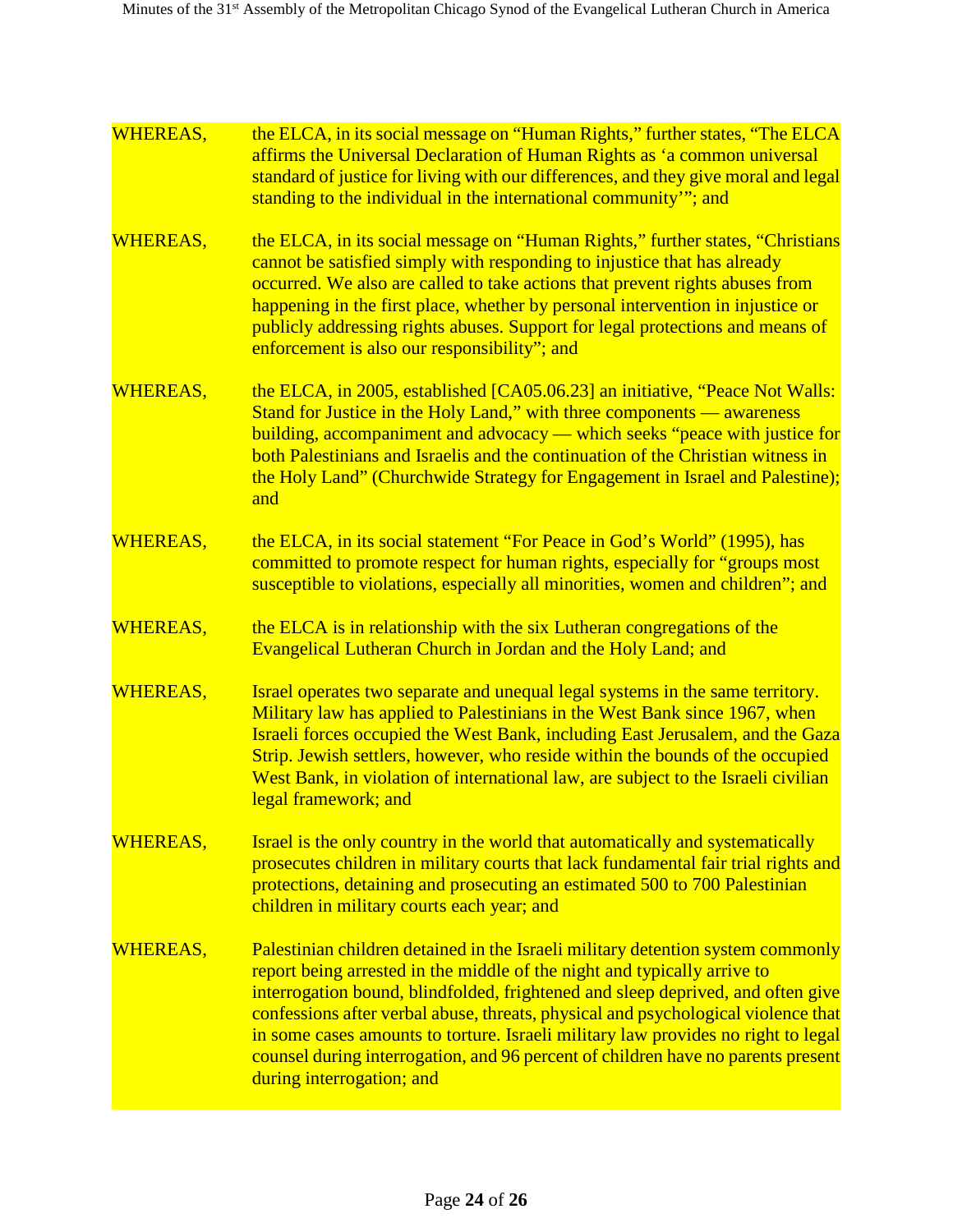| WHEREAS,         | Israel has ratified the Convention on the Rights of the Child on October 3, 1991,<br>which states in article $37(a)$ , "No child shall be subject to torture or other cruel,<br>inhumane or degrading treatment or punishment"; and                                                                                                                                                                                                                                                                                                                                                                                                                                                                                    |
|------------------|------------------------------------------------------------------------------------------------------------------------------------------------------------------------------------------------------------------------------------------------------------------------------------------------------------------------------------------------------------------------------------------------------------------------------------------------------------------------------------------------------------------------------------------------------------------------------------------------------------------------------------------------------------------------------------------------------------------------|
| <b>WHEREAS,</b>  | after 50 years of Israeli military occupation the situation for children living in<br>the Occupied Palestinian Territory (the West Bank, including East Jerusalem,<br>and the Gaza Strip) continues to deteriorate, making children increasingly<br>vulnerable; therefore, be it                                                                                                                                                                                                                                                                                                                                                                                                                                       |
| <b>RESOLVED,</b> | that the Metropolitan Chicago Synod Assembly memorialize the 2019 ELCA<br>Churchwide Assembly, requesting that the assembly call on the State of Israel<br>to guarantee basic due process rights in the Israeli military court system, respect<br>and ensure the absolute prohibition against torture and ill-treatment in<br>accordance with international law (specifically the U.N. Convention on the<br>Rights of the Child), and call on the government of the United States to fully<br>implement and enforce its own established law, including the U.S. Foreign<br><b>Assistance Act; and be it further</b>                                                                                                    |
| <b>RESOLVED,</b> | that the Metropolitan Chicago Synod Assembly memorialize the 2019 ELCA<br>Churchwide Assembly, requesting that the ELCA presiding bishop and the<br>bishops and staff of every ELCA synod advocate with elected officials,<br>encouraging them to ensure that U.S. taxpayer funds, including the over \$3<br>billion annual foreign aid to Israel, do not support military detention,<br>interrogation, abuse or ill-treatment of Palestinian children in violation of<br>international law, including but not limited to cruel, inhumane or degrading<br>treatment, stress positions, hooding, death threats, coerced confessions, and<br>denial of parents or legal counsel during interrogations; and be it further |
| <b>RESOLVED,</b> | that the Metropolitan Chicago Synod Assembly memorialize the 2019 ELCA<br>Churchwide Assembly, to request that the Peace Not Walls strategy consider<br>creating a resource enabling congregations to learn more about the lives of<br>Palestinian children — especially the treatment of Palestinian children in the<br>Israeli military courts, the Lutherans in the six congregations of the Evangelical<br>Lutheran Church in Jordan and the Holy Land, and how Israel is spending U.S.<br>foreign aid dollars; and be it further                                                                                                                                                                                  |
| <b>RESOLVED,</b> | that the Metropolitan Chicago Synod Assembly memorialize the 2019 ELCA<br>Churchwide Assembly, requesting that the assembly encourage ELCA<br>members to contact their members of Congress in support of legislation that<br>prohibits U.S. foreign aid to be used in ways that violate human rights for<br>Palestinian children, like H.R. 4391 (115th Congress), which requires the<br>Secretary of State to certify that U.S. funds do not support military detention,<br>interrogation, abuse or ill-treatment of Palestinian children in violation of<br>international law.                                                                                                                                       |

Bishop Miller called for a vote at 11:41AM, and the motion as presented to the assembly was adopted.